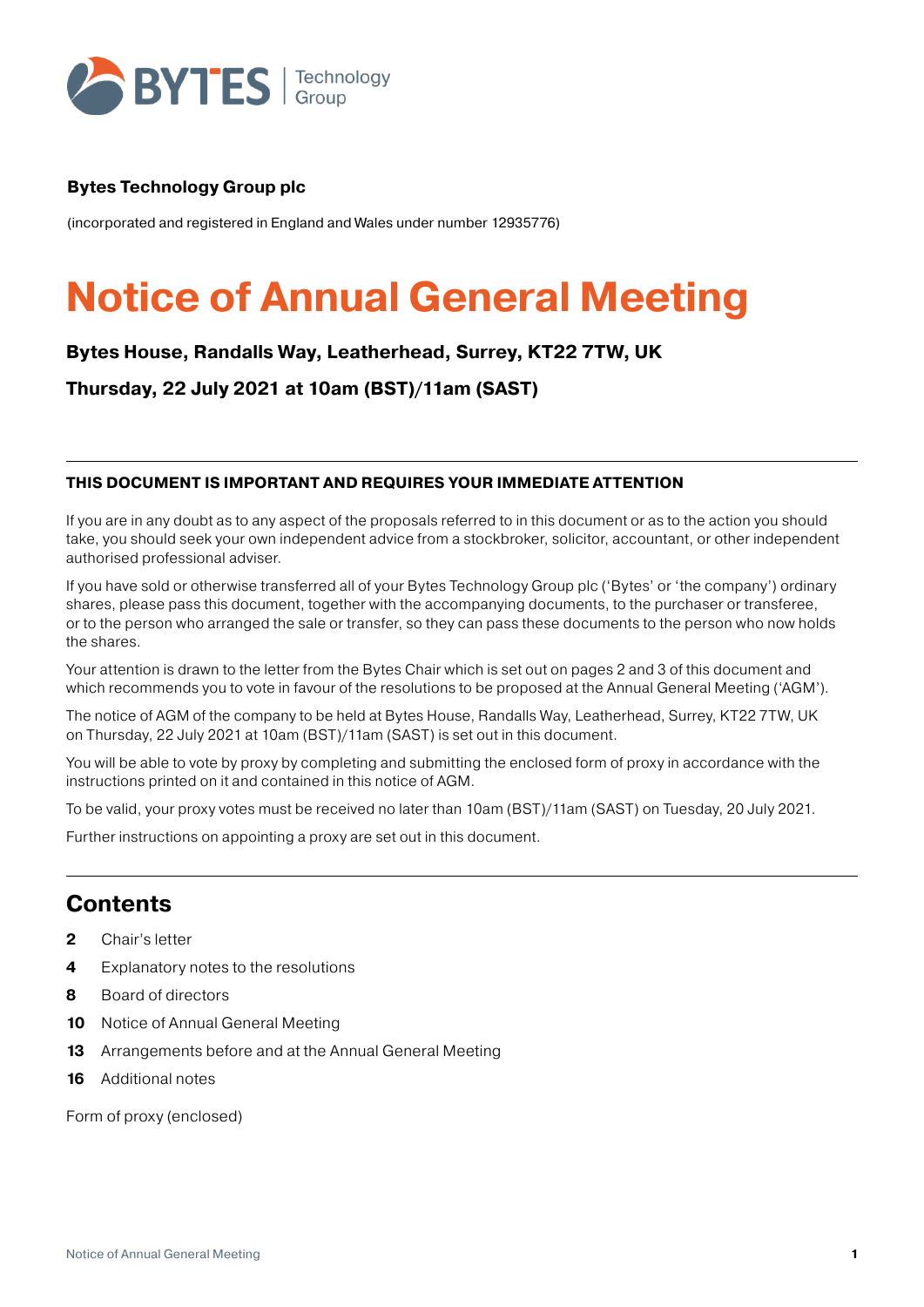## **Chair's letter**

15 June 2021

To the ordinary shareholders,

#### **Notice of Annual General Meeting**

I am pleased to announce the Annual General Meeting of Bytes Technology Group plc, which will be held at Bytes House, Randalls Way, Leatherhead, Surrey, KT22 7TW, UK on Thursday, 22 July 2021 at 10am (BST)/11am (SAST). The purpose of the AGM is to seek shareholders' approval for the resolutions set out on page 10 to 12.

#### **Covid-19 impact and meeting arrangements**

We would prefer to welcome shareholders in person to our AGM. However, given ongoing restriction on indoor gatherings and social distancing requirements in relation to Covid-19 at the time of this notice being finalised, it is expected that the AGM will be held with the minimum attendance required to form a quorum, together with anyone whose attendance is necessary for the conduct of the AGM. Shareholders are requested to not attend the AGM in person, but can be represented by the Chair of the AGM acting as their proxy. We are taking these precautionary measures to safeguard our shareholders' and employees' health and make the AGM as safe and efficient as possible.

If by the time of the AGM the UK Government's restrictions on social gatherings have been removed, shareholders are reminded that if they still wish to attend the AGM in person they should not do so if they or someone living in the same household feels unwell or has been in contact with anyone who has Covid-19 or who feels unwell. The board of directors of Bytes ('Board') may need to put in place arrangements to protect attendees from any risk to their health and may refuse entry to persons who do not comply with such arrangements.

Given the evolving nature of the situation, should it subsequently become necessary or appropriate to revise the arrangements for the AGM, further information will be made available on our website at [bytesplc.com](http://Bytesplc.com) and will be announced through a Regulatory Information Service in the United Kingdom ('UK') and the Stock Exchange News Service in South Africa ('SA').

A webcast of the AGM will be broadcast to shareholders who wish to follow the formal proceedings. Shareholders will be able to gain access to the webcast on the day of the AGM through meetnow.global/MGAFDCA. Further detail in relation to this process is set out in this document. Shareholders are also invited to watch the company's 2021 preliminary results video and Q&A session on our website at [bytesplc.com](http://Bytesplc.com). We recommend that all shareholders complete and return their proxy form using the usual online and postal facilities (as set out on pages 13 to 19) appointing the Chair of the AGM as their proxy, as it is likely that other proxies will not be permitted to attend the AGM. This will ensure that your vote will be counted even if attendance at the AGM is restricted or you are unable to attend in person. The Board values ongoing engagement with shareholders. In order to facilitate this at the AGM, shareholders are invited to send questions in advance of the AGM to [IR@bytes.co.uk](mailto:IR@Bytes.co.uk) by 10am (BST)/11am (SAST) on Tuesday, 20 July 2021. Please name your email 'Bytes AGM Q&A' and include your full name, and whether you own shares in your own name or via a nominee account. If the latter, please supply the nominee account name. Where appropriate, responses will be prepared and delivered by the Board at the AGM via the webcast. Alternatively, you will be able to raise questions live at the AGM after the formal business of the AGM has concluded. All answers will be provided during the audiocast which will be available at [bytesplc.com](http://Bytesplc.com) from Monday, 26 July 2021 and remain on the website until Friday, 27 August 2021.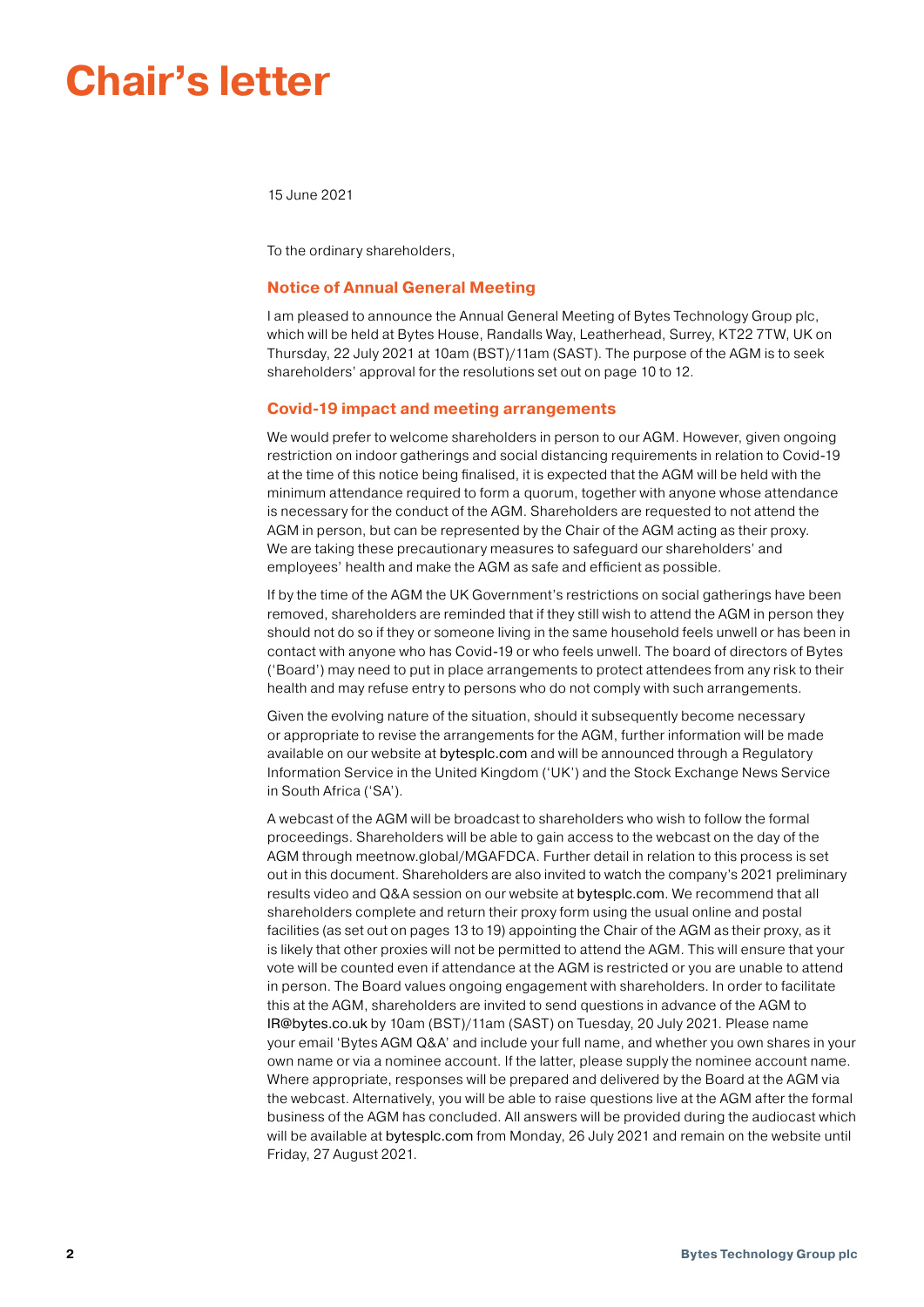#### **Directors**

In accordance with Bytes' Articles of Association any new director appointed by the Board during the year may hold office only until the next AGM, when that director must retire, but shall be eligible for election as a director by the shareholders at that meeting. In line with the provisions of the UK Corporate Governance Code all directors will retire at the next AGM and be subject to annual re-election at subsequent AGMs. All directors were appointed during the 12-month period preceding the date of the AGM and their biographies are set out on pages 8 and 9.

It is the Board's view that the directors' biographies illustrate why each director's contribution is, and continues to be, important to the company's long-term sustainable success.

#### **Dividend**

Our intended dividend policy is to distribute between 40% and 50% of post-tax profit before any exceptional items to shareholders, as we outlined in our IPO prospectus. We expect that the first dividend to be declared, after the admission of Bytes to the premium listing segment of the Financial Conduct Authority's Official List and to trading on the main market of the London Stock Exchange and the main board of the Johannesburg Stock Exchange by way of secondary inward listing, will be the interim dividend in respect of the financial year ending 28 February 2022. This is expected to be paid in the final quarter of 2021.

#### **Explanatory**

Explanatory notes on the business to be considered at the AGM appear on pages 4 to 7 of this document.

#### **Recommendation**

The Board believes that the resolutions set out in this notice are in the best interests of both Bytes and its shareholders. The directors will be voting all of the ordinary shares which they hold in favour of all of the resolutions and unanimously recommend that you do too.

#### **Results of AGM**

The results of the voting on the AGM resolutions will be announced through a Regulatory Information Service in the UK, the Stock Exchange News Service in SA and published on [bytesplc.com](http://Bytesplc.com).

I trust that you and your family and friends stay safe and healthy as we navigate out of these unprecedented times and would like to take this opportunity to thank you for your continued support.

Yours faithfully,

**Patrick De Smedt**  Non-executive chair 15 June 2021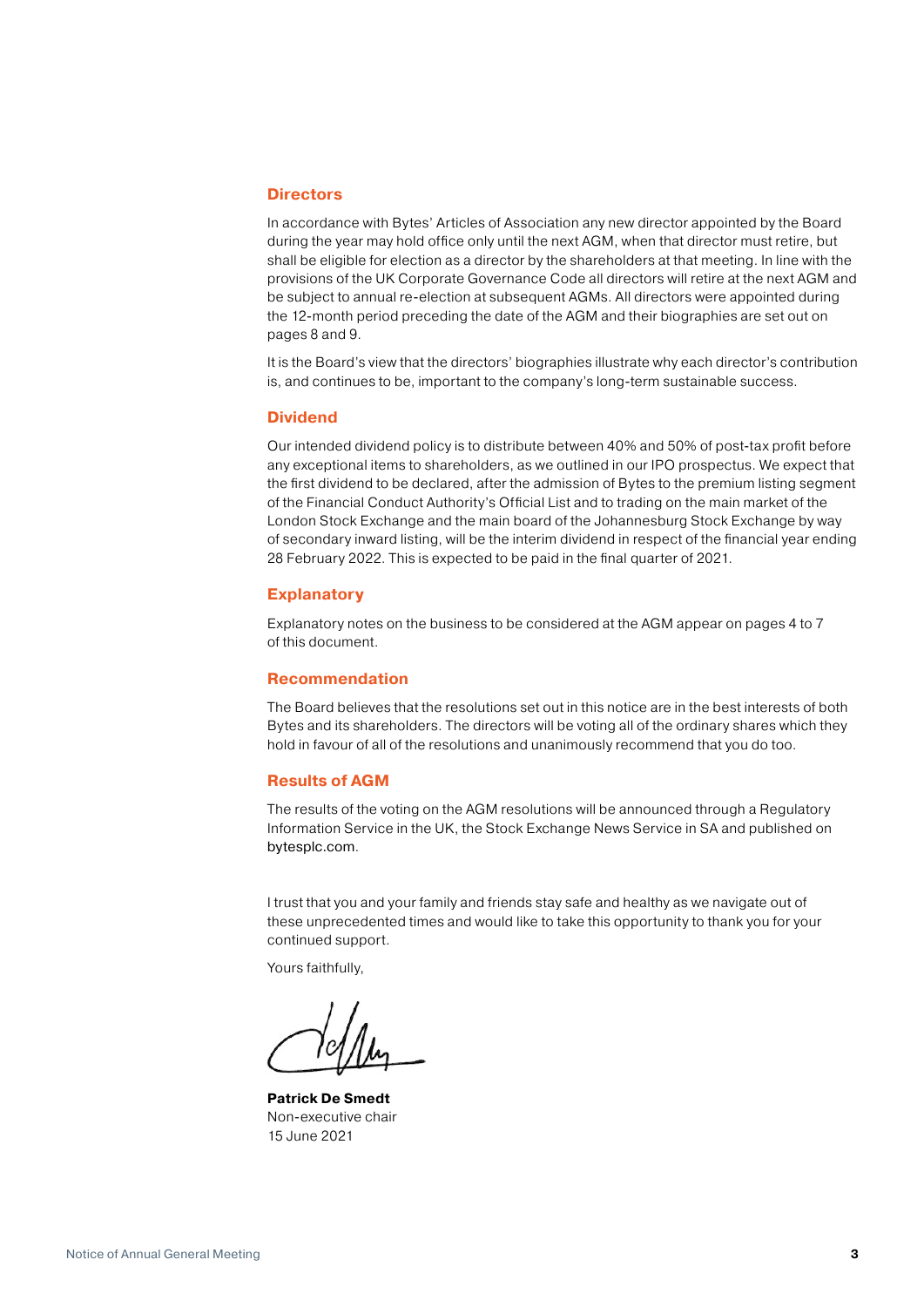## **Explanatory notes to the resolutions**

### **Resolutions**

#### **Annual Report and Accounts**

**Resolution 1:** Annual financial statements and Directors' Report

Under the Companies Act 2006, the directors are required to present the annual accounts, Directors' Report and Auditor's Report to the AGM. These are contained in the company's 2021 Annual Report and Accounts for the year ended 28 February 2021 and are available on the company's website at [bytesplc.com](http://Bytesplc.com).

#### **Remuneration Report and Policy**

#### **Resolution 2:** Directors' Remuneration Report

This resolution deals with the remuneration paid to the directors since our listing on 17 December 2020 until the conclusion of our financial year on 28 February 2021. Shareholders are invited to vote on the Directors' Remuneration Report, which appears on pages 108 to 113 in the Annual Report and Accounts. The Directors' Remuneration Report includes a statement from the Chair of the Remuneration Committee. In accordance with the Companies Act 2006, this resolution is an advisory vote only and the directors' entitlement to receive remuneration is not conditional on it. The resolution and vote are a means of providing shareholder feedback to the Board.

#### **Resolution 3:** Directors' Remuneration Policy

The Directors' Remuneration Policy (the 'policy') is set out on pages 94 to 107 of the Annual Report and Accounts. It outlines the company's policy on remuneration and potential payments to directors going forward. The policy must be approved by shareholders (by means of a separate resolution) at least once every three years, and accordingly, is included as part of our first AGM resolutions. The policy for which we are seeking shareholder approval has been prepared with advice from our remuneration consultants and in line with general approaches to policies of this kind. If approved by shareholders, the proposed policy will take effect immediately upon conclusion of the Annual General Meeting.

#### **Directors**

#### **Resolutions 4 to 9:** Election of directors

In accordance with Bytes' Articles of Association, any new director appointed by the Board during the year may hold office only until the next AGM, when that director must retire, but shall be eligible for election as a director by the shareholders at that meeting. In line with the provisions of the UK Corporate Governance Code, all directors will retire at the next AGM and be subject to annual re-election at subsequent AGMs. All directors were appointed during the 12-month period preceding the date of the AGM and their biographies are set out on pages 8 to 9 and also included in the 2021 Annual Report and Accounts.

Following recommendation from the Nomination Committee, the Chair, and in relation to the Chair, the Senior Independent Director, are satisfied that each of the directors standing for election is, and continues to be, effective and demonstrates a commitment to the role and that each of the directors continues to be able to dedicate sufficient time to their duties. The directors believe that the Board includes an appropriate balance of skills and experience and provides effective leadership for the company. The Board has a variety of skills which include significant strategic, financial and commercial experience and extensive knowledge of the information technology industry. The Board therefore recommends the election of all directors.

The Board has assessed whether the independent nonexecutive directors remain independent in accordance with the criteria in the UK Corporate Governance Code and is content that each of the independent non-executive directors offering themselves for election is independent in character. None of the independent non-executive directors seeking election at the AGM has or had any existing or previous relationship, transaction or arrangement with the company, nor with any of its directors. All the independent non-executive directors are experienced and have a broad knowledge of the sector, and, as a result of their experience, the Board considers that each provides a valuable contribution and an impartial perspective to the Board's discussions.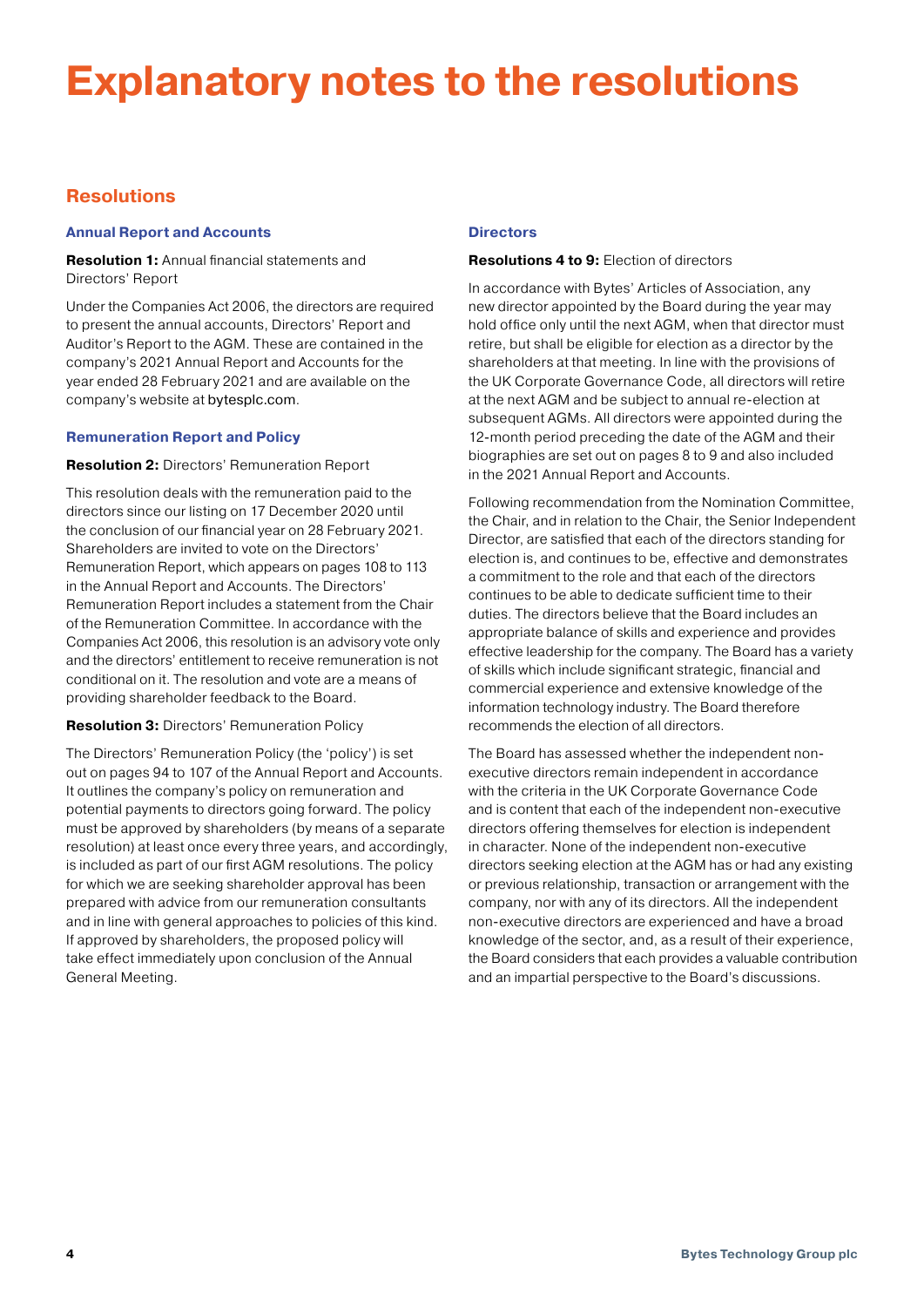#### **Auditors**

#### **Resolution 10:** Appointment of auditor

At each AGM at which the company's Annual Report and Accounts are presented to its shareholders, the shareholders are required to appoint an auditor to serve until the next such meeting. The Board, following a recommendation to that effect made by the Audit Committee, is proposing the appointment of Ernst & Young LLP ('EY') as auditor of the company. EY has agreed to continue in office as auditor of the company, having previously been appointed by the Board.

#### **Resolution 11:** Remuneration of auditor

The remuneration of the company's auditor must be fixed by the company in a general meeting or in such manner as the shareholders may determine at a general meeting. The Audit Committee has responsibility for overseeing the relationship with the external auditor. This responsibility includes approving the external auditor's engagement letter and the audit fee. This resolution seeks shareholder approval to authorise the Audit Committee to determine the remuneration of the auditor of the company.

#### **Authority to allot shares**

**Resolution 12:** The authority in paragraph (a) of the resolution will allow the directors to allot new shares and grant rights to subscribe for, or convert other securities into, shares up to an aggregate nominal value of £798,274, representing approximately one-third of the total issued ordinary share capital of the company as at 15 June 2021, the latest practicable date prior to publication of this notice.

The authority in paragraph (b) of the resolution will allow the directors to allot new shares and grant rights to subscribe for, or convert other securities into, shares only in connection with a rights issue up to an aggregate nominal value of £1,596,549, representing approximately two-thirds of the total issued ordinary share capital of the company as at 15 June 2021, the latest practicable date prior to publication of this notice (such amount to be reduced by the amount of any relevant securities issued under the authority conferred by paragraph (a) of resolution 12).

As at 15 June 2021, being the latest practicable date prior to the publication of this document, the company does not hold any treasury shares.

The Board has no present intention of exercising these authorities under this resolution. However, the Board believes it is in the best interests of the company to have these authorities so that the Board can allot securities at short notice, and without the need to hold a general meeting of the company if the need arises. But, if they do exercise these authorities, the directors intend to take note of relevant corporate governance guidelines on the use of such powers.

The authorities will only be valid until the conclusion of the next AGM of the company in 2022 or on 21 October 2022, whichever occurs first.

#### **Political donations**

**Resolution 13:** The definition of donation or expenditure in this context is very wide and may extend to bodies concerned with policy review, law reform and the representation of the business community. Sponsorship, subscriptions, payment of expenses and paid leave for employees fulfilling public duties may also fall within the scope of this definition. It could also include special interest groups, such as those involved with the environment, which the company might wish to support, even though these activities are not designed to support or influence support for a particular political party.

It is not the policy of the company to make political donations or to incur other political expenditure as those expressions are normally understood, and the directors have no intention of changing that policy. However, the directors consider that it is in the best interests of the shareholders for the company to participate in public debate and opinion-forming on matters which affect its business.

The existing authority for these payments expires at the end of the company's 2021 AGM. To avoid inadvertently infringing the Companies Act 2006 through the company's normal business activities, the directors are seeking authority for the company to make political donations and to incur political expenditure during the period from the date of the AGM in 2021 to the end of the AGM in 2022.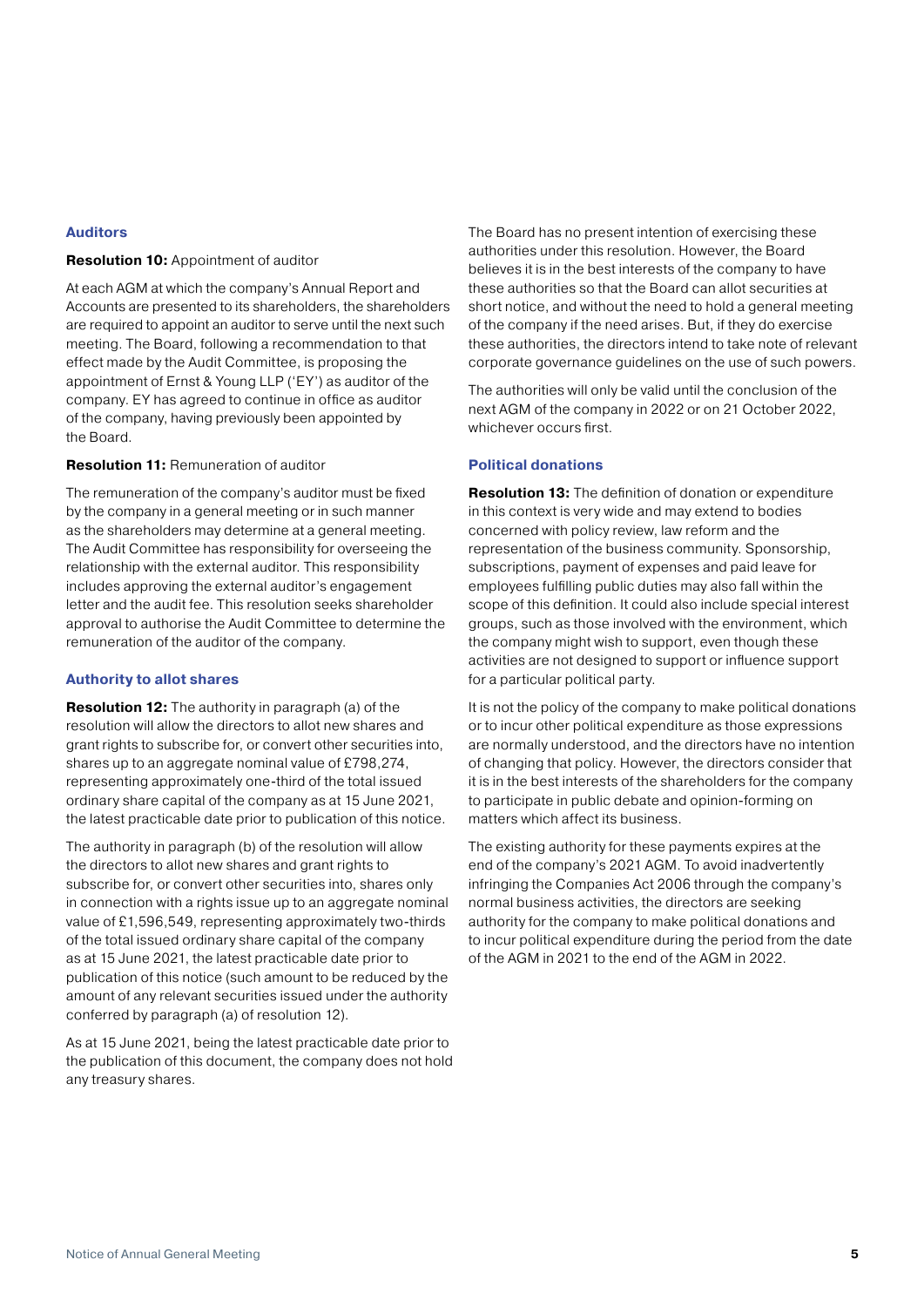#### **Authority to disapply pre-emption rights**

**Resolution 14:** The purpose of resolution 14 is to give the directors the power to allot equity securities or sell treasury shares for cash, other than to existing shareholders, pro rata to their holdings. Accordingly, this resolution will be proposed as a special resolution to grant such a power. Apart from offers or invitations in proportion to the respective number of shares held, the power will be limited to the allotment of equity securities and sales of treasury shares for cash up to an aggregate nominal value of £119,741, being approximately 5% of the company's issued ordinary share capital as at 15 June 2021, the latest practicable date before publication of this notice.

The directors believe this resolution should be proposed as they consider it prudent to maintain the flexibility in managing the company's capital resources that it provides. The directors do not currently intend to make use of the power and anticipate only making use of it where the specific circumstances of the company require.

The figure of 5% reflects the Pre-Emption Group's most recent Statement of Principles for the disapplication of pre-emption rights ('the Statement of Principles'). The Board will have due regard to the Statement of Principles in relation to any exercise of this power – in particular, it does not intend to allot shares for cash on a non-pre-emptive basis pursuant to this power in excess of an amount equal to 7.5% of the total issued ordinary share capital of the company (excluding any treasury shares) in any rolling three-year period without prior consultation with shareholders. If given, this power will expire at the conclusion of the AGM of the company to be held in 2022 or on 21 October 2022, whichever occurs first.

#### **Authority to disapply pre-emption rights for purposes of acquisitions or capital investments**

**Resolution 15:** The purpose of this resolution is to seek a further power from shareholders to allot equity securities, or sell treasury shares for cash, other than to existing shareholders pro rata to their holdings to reflect the Statement of Principles.

Accordingly, resolution 15 will be proposed as a special resolution to grant such a power. The power will be limited to the allotment of equity securities up to an aggregate nominal value of £119,741, being approximately 5% of the company's issued ordinary share capital as at 15 June 2021, the latest practicable date prior to publication of this notice. This is in addition to the 5% referred to in resolution 14.

The directors will have due regard to the Statement of Principles in relation to any exercise of this power. In particular, they confirm that they intend to use this power only in connection with an acquisition, or other capital investment (of a kind contemplated by the Statement of Principles from time to time), which is announced contemporaneously with the announcement of the issue, or which has taken place in the preceding six-month period and is disclosed in the announcement of the issue.

The directors have no present intention of exercising these powers, however, they wish to ensure that the company has maximum flexibility in managing its capital resources and believe that this resolution will assist them in taking advantage of business opportunities as they arise. If given, this power will expire at the conclusion of the AGM of the company to be held in 2022 or on 21 October 2022, whichever occurs first.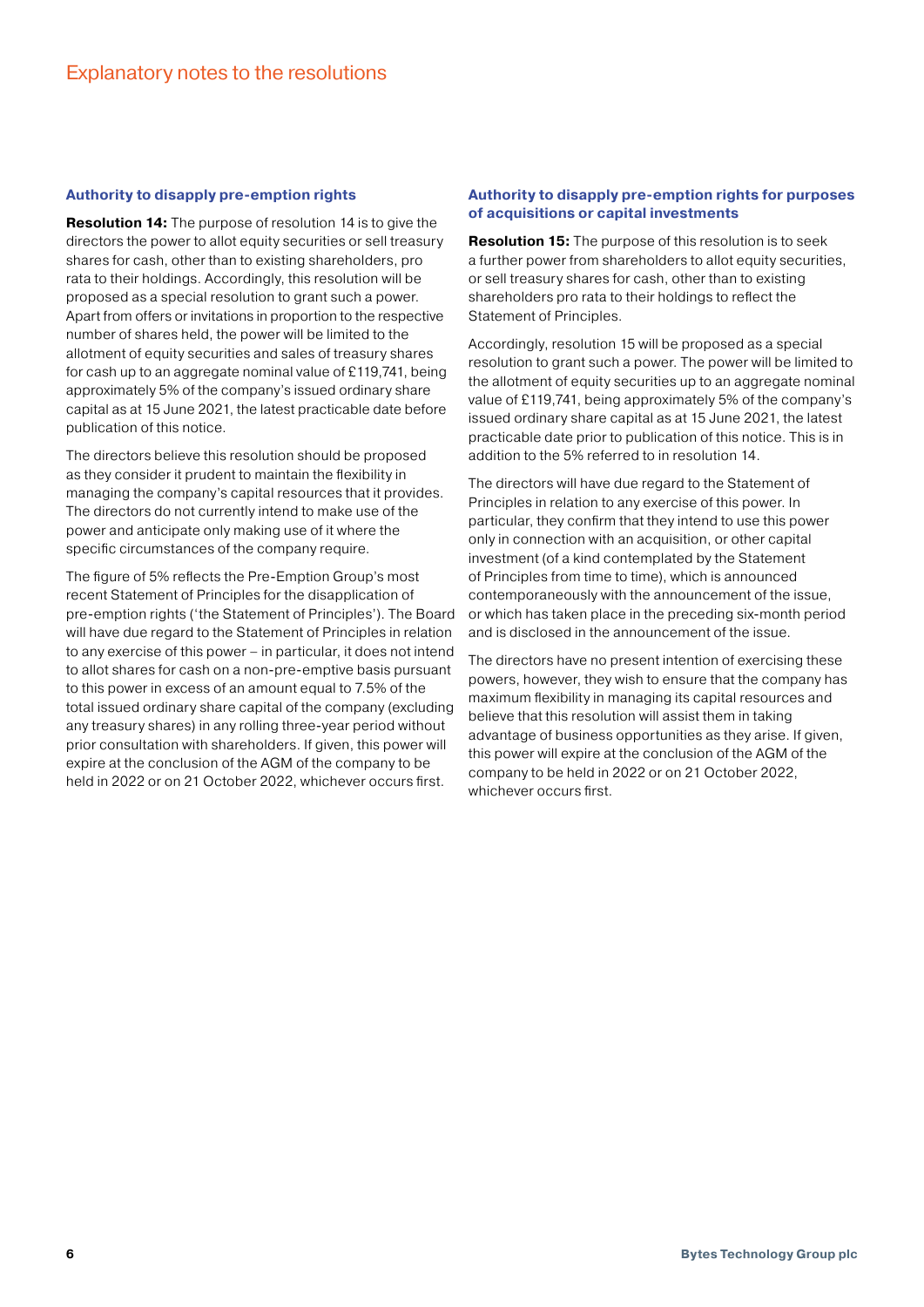#### **Authority for the company to purchase its ordinary shares**

**Resolution 16:** This resolution will authorise the company to make market purchases of up to 23,948,233 shares, being just under 10% of the company's issued share capital as at 15 June 2021, being the latest practicable date before the publication of this document, and specifies the minimum and maximum prices at which the shares may be bought. This authority will expire at the conclusion of the AGM of the company in 2022 or on 21 October 2022, whichever occurs first. Renewal of this authority will be sought at the AGM each year.

The directors confirm that they will exercise the buyback authority only when, in light of the prevailing market conditions, they consider such purchases to be in the best interests of shareholders generally and that they can be expected to result in an increase in earnings per share. The authority will only be used after careful consideration, further taking into account other investment opportunities, appropriate gearing levels, the overall benefit for shareholders and the overall financial position of the company.

Companies purchasing their own shares are allowed to hold them in treasury as an alternative to cancelling them. Should this authority be exercised, the directors would consider the treatment of any shares as and when purchased under this authority and, if they consider it appropriate to do so, the company may hold in treasury any of its shares that it purchases as an alternative to cancelling them. The directors may subsequently use any purchased treasury shares in connection with the company's share plans. No dividends are paid on shares while held in treasury and no voting rights attach to treasury shares. Any purchases would be by means of market purchases.

The total number of options to subscribe for shares outstanding as at 15 June 2021, being the latest practicable date before publication of this notice, was approximately 4,282,110 which, if exercised, would represent 1.79% of the ordinary issued share capital as at that date. In the event that the company was to buy back the maximum number of shares permitted pursuant to the authority granted in this resolution, the total number of options to subscribe for shares as at 15 June 2021 would represent 1.99% of the reduced ordinary issued share capital. If given, this power will expire at the conclusion of the AGM of the company to be held in 2022 or on 21 October 2022, whichever occurs first.

#### **Calling of general meetings on 14 clear days' notice**

**Resolution 17:** In accordance with the Companies Act 2006 ('the act'), the notice period for general meetings (other than an AGM) is 21 clear days' notice unless the company:

- a) has gained shareholder approval for the holding of general meetings at 14 clear days' notice by passing a special resolution at the most recent AGM; and
- b) offers the facility for all shareholders to vote by electronic means.

The company would like to preserve its ability to call general meetings (other than an AGM) at 14 clear days' notice. This shorter notice period would not be used as a matter of routine, but only where such flexibility is merited by the business of the meeting, the proposals are time sensitive and it is thought to be in the interests of shareholders as a whole. Resolution 17 seeks such approval and, should this resolution be approved, will expire at the conclusion of the AGM of the company to be held in 2022, when it is intended that a similar resolution will be proposed.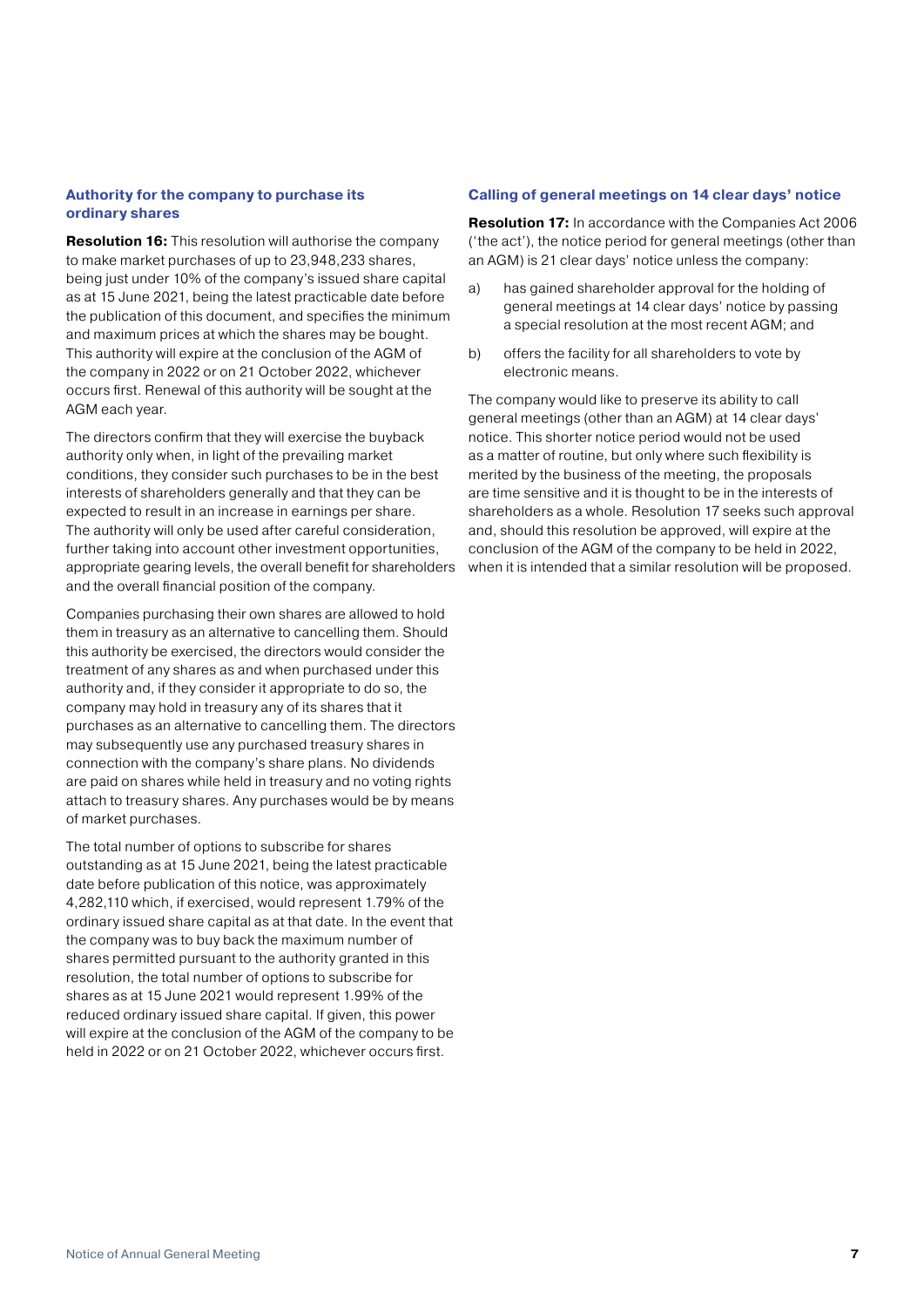## **Board of directors**

## **Biographies**

#### **Patrick De Smedt**

*Board Chair*

- Chair of the Nomination Committee
- Member of the Remuneration Committee  $\bullet$

#### **Nationality** Belgian **Age** 65 **Appointed** 15 October 2020

Patrick joined the Bytes Group as our Chair on 1 September 2020. He also chairs our Nomination Committee and is a member of our Remuneration Committee. Patrick has a very strong track record in international business, including 23 years in senior roles at Microsoft. During his two decades at Microsoft, he founded the company's Benelux subsidiaries, led the development of its Western European business and served as chairman of its Europe, Middle East and Africa region. Since leaving Microsoft in 2006, Patrick has served on the boards of a diverse range of European public and private equity-backed companies. Apart from leading our Board, he is chairman of EMIS Group plc and Nasstar Managed Services Group Ltd, and senior independent director of PageGroup plc. He was previously non-executive director and chairman of the remuneration committee of Victrex plc, senior independent director and chairman of the remuneration committee of Morgan Sindall plc and Anite plc, and interim chairman of KCOM Group plc.

#### **External board appointments**

- EMIS Group plc  $\bullet$
- PageGroup plc
- Nasstar Managed Services Group Ltd  $\bullet$

**Neil Murphy** 

*Chief Executive Officer* 

#### **Nationality** British **Age** 57 **Appointed** 7 October 2020

Neil became CEO of Bytes Technology Group in 2020, having been MD of the Bytes Group since 2000. Neil has more than 30 years' experience in the IT sector. Before his appointment as Bytes MD, Neil was company sales director for three years, prior to which he was a sales manager with ICL (now part of the Fujitsu group) for seven years. Working closely with Keith Richardson, CFO, Neil has overseen the largely organic growth and development of Bytes, to become a significant value added reseller in the UK. Neil and Keith are the architects of Bytes' distinctive 'can do' culture, with its strong emphasis on customer service, employee engagement and ethical values.

### **External board appointments**

None

#### **Keith Richardson**  *Chief Financial Officer*

**Nationality** British **Age** 62 **Appointed** 7 October 2020

Keith became CFO of the newly-listed business in 2020, having been with the Bytes Group for 26 years. He joined the company as Finance and Operations Director when it had a turnover of £4 million and just 16 staff. Working closely with Neil Murphy, he has played a significant part in helping to grow the business to its current position within the FTSE 250. During Keith's time at Bytes, his responsibilities have included finance, IT, legal, operations and technical service delivery, as well as taking a leading role with acquisitions. Before joining Bytes, Keith worked for Capita Property Services. He trained as a chartered accountant with Deloitte in South Africa.

## **External board appointments**

None

#### **Mike Phillips**

*Senior independent non-executive director*

- Chair of the Audit Committee  $\bullet$
- Member of the Nomination Committee
- $\bullet$ Member of the Remuneration Committee

## **Nationality** British **Age** 58

**Appointed** 6 November 2020

Mike has served as an executive director at UK-listed companies for 17 years, most recently with Micro Focus International plc as CFO from 2010 to 2018, and as M&A director from 2018 to 2019. Before that, Mike was group finance director, then CEO, at Morse plc, which he left in 2010 following its turnaround and successful corporate sale to 2e2. He was previously group finance director at Microgen, playing a lead role in its transformation to a successful international software and services business. His earlier roles include corporate finance work at Smith & Williamson and leading the UK technology team at PricewaterhouseCoopers. Mike qualified as a chartered accountant at Peat Marwick Mitchell & Co (now KPMG). He was a non-executive director of Parity Group plc from 2011 to 2013.

## **External board appointments**

None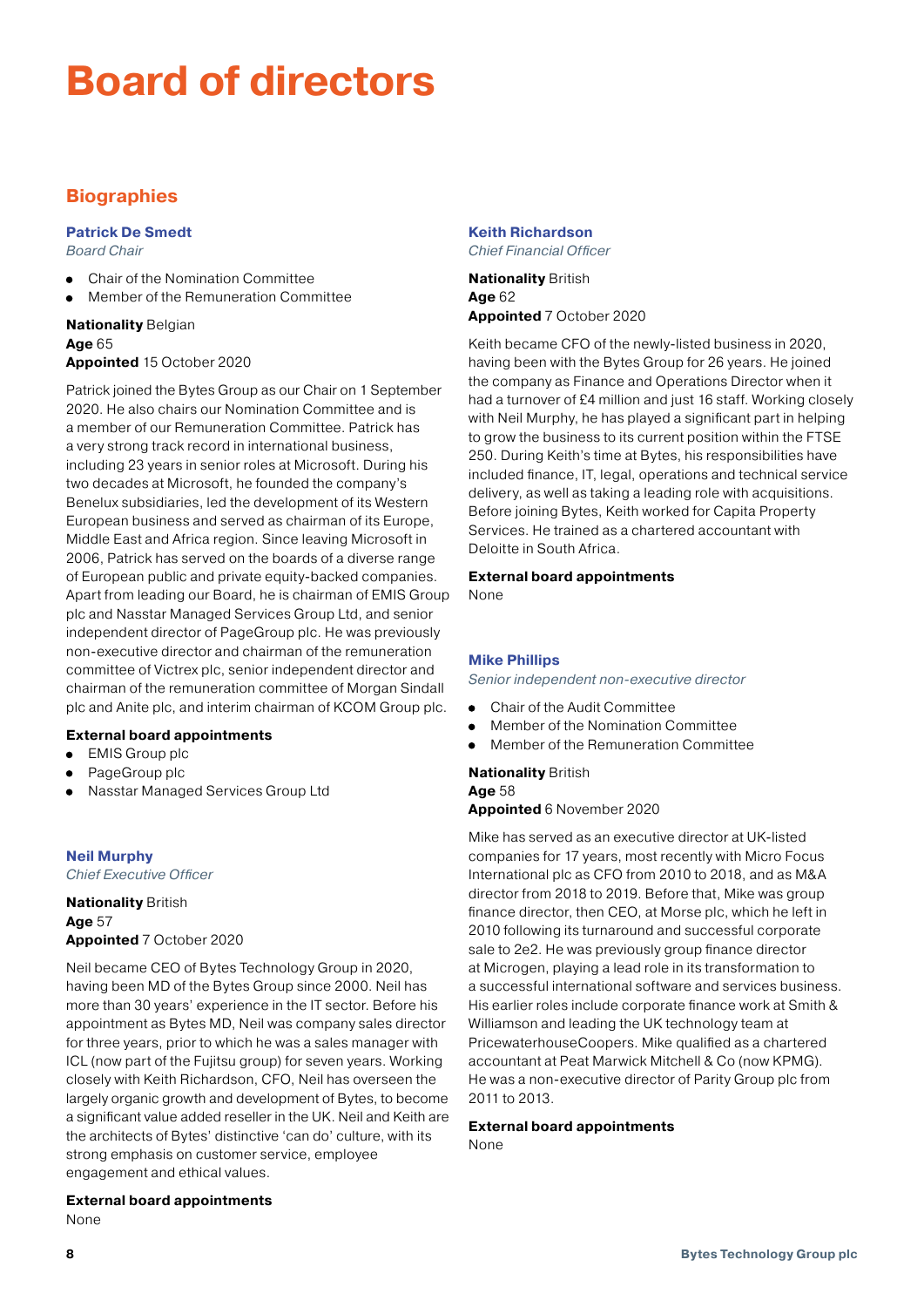#### **Dr Alison Vincent**

*Independent non-executive director*

- Chair of the Remuneration Committee
- Member of the Audit Committee
- Member of the Nomination Committee  $\bullet$

#### **Nationality** British **Age** 56 **Appointed** 06 November 2020

Dr Alison Vincent is an accomplished IT industry leader, with experience in cyber security, R&D, product management and business development, and particular expertise in digital strategy, innovation and M&A. Her recent roles include being group chief information security officer at HSBC from 2017 to 2018, and chief technology officer at Cisco from 2015 to 2017. She has also held technical leadership roles at NDS, Micro Focus International plc and IBM. Alison is a non-executive director of SEI Investments (Europe) Ltd, Synectics plc and Connected Places Catapult. She is a lay member of council at Southampton University and a technical advisor to Telesoft Technologies, Arqit and UMotif. Alison has a PhD in cryptography and combinatorics from London University and is a fellow of the Royal Academy of Engineering, the British Computer Society and the Institution of Engineering and Technology.

#### **External board appointments**

- Synetics plc
- SEI Investments (Europe)
- Connected Places Catapult  $\bullet$

#### **David Maw**

*Non-executive director*

Member of the Audit Committee

**Nationality** British **Age** 70 **Appointed** 15 October 2020

David has been a non-executive director of the Bytes Group since 2000. He has extensive experience in international commerce, having held executive positions for a major global company. He started his career as a certified accountant (FCCA) before becoming a senior manager with Peat Marwick Mitchell & Co in Cardiff and Fiji, gaining experience in audit, M&A and receiverships. He then joined Rank Xerox where, in more than 20 years with the business, he was a board member of its holding company and several international subsidiaries. At Rank Xerox, where he was based in both the UK and the US, his roles included being director for tax, treasury and leasing, having responsibility for the company's M&A in EMEA, and being controller of its European manufacturing operations. David's two decades of support for the UK management team accompanied Bytes' growth from a small business to its current position as a FTSE 250 company. His previous non-executive positions in Bytes UK include being chair of the company, chair of the Audit Committee and a member of the Remuneration Committee.

#### **External board appointments**

None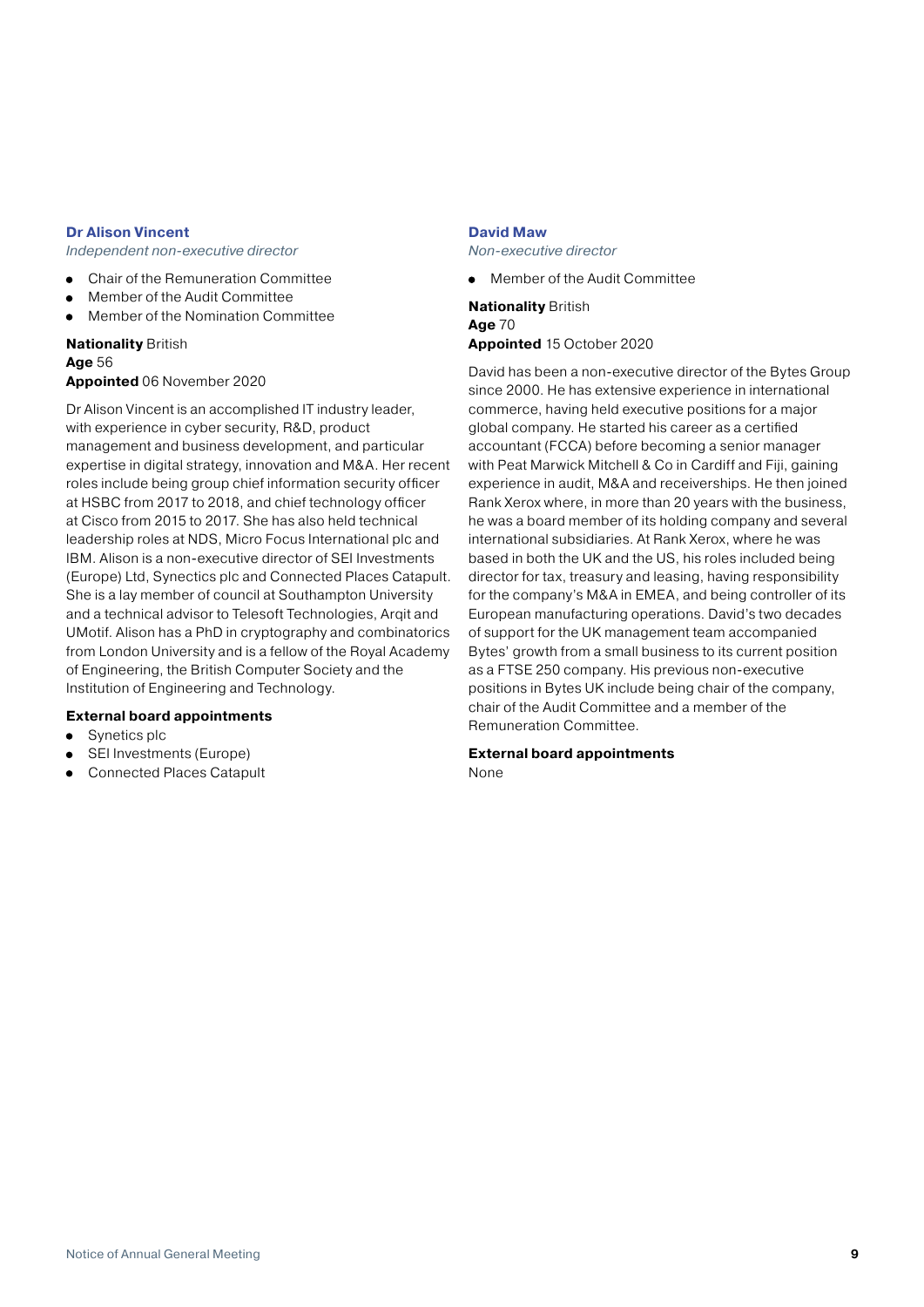# **Notice of Annual General Meeting**

Notice is hereby given that the first Annual General Meeting ('AGM' or 'the meeting') of Bytes Technology Group plc ('Bytes' or 'the company') will be held at Bytes House, Randalls Way, Leatherhead, Surrey, KT22 7TW, UK, on Thursday, 22 July 2021 at 10am (BST)/11am (SAST). You will be asked to consider and, if you think fit, pass the resolutions below. Resolutions 1 to 13 inclusive will be proposed as ordinary resolutions and resolutions 14 to 17 inclusive will be proposed as special resolutions.

## **Resolutions**

#### **Annual Report and Accounts**

**Resolution 1:** To receive the company's Annual Report and Accounts for the financial year ended 28 February 2021 together with the Directors' Report and the Auditor's Report.

#### **Remuneration Report and Policy**

**Resolution 2:** To approve the Directors' Remuneration Report set out on pages 108 to 113 of the Annual Report and Accounts for the financial year ended 28 February 2021.

**Resolution 3:** To approve the Directors' Remuneration Policy set out on pages 94 to 107 of the Annual Report and Accounts for the financial year ended 28 February 2021.

#### **Directors**

#### **Resolution 4:**

To elect Patrick De Smedt as a Director of the company.

#### **Resolution 5:**

To elect Neil Murphy as a Director of the company.

#### **Resolution 6:**

To elect Keith Richardson as a Director of the company.

#### **Resolution 7:**

To elect Mike Phillips as a Director of the company.

#### **Resolution 8:**

To elect Alison Vincent as a Director of the company.

#### **Resolution 9:**

To elect David Maw as a Director of the company.

#### **Auditors**

**Resolution 10:** To appoint Ernst & Young LLP as auditors, to hold office from the conclusion of the meeting until the conclusion of the next general meeting of the company at which accounts are laid.

**Resolution 11:** To authorise the Audit Committee of the company (for and on behalf of the Board) to determine the remuneration of the auditors.

#### **Authority to allot shares**

**Resolution 12:** That the directors be generally and unconditionally authorised, pursuant to and in accordance with Section 551 of the Companies Act 2006 ('the act'), to exercise all the powers of the company to allot shares in the company or grant rights to subscribe for, or to convert any security into, shares:

a) up to an aggregate nominal amount (within the meaning of Sections 551(3) and (6) of the act) of £798,274, which is equivalent to one third of the total issued ordinary share capital of Bytes as at 15 June 2021; and

- b) comprising equity securities (as defined in Sections 560 of the act) up to an aggregate nominal amount (within the meaning of Sections 551(3) and (6) of the act) of £1,596,549 (such amount to be reduced by any allotments or grants made under paragraph (a) above) in connection with or pursuant to an offer by way of a rights issue:
	- (i) in favour of ordinary shareholders in proportion (as nearly as may be practicable) to the respective number of ordinary shares held by them on the record date for such allotment; and
	- (ii) to holders of any other class of equity securities entitled to participate therein or if the directors consider it necessary, as permitted by the rights of those securities, in each case subject to such exclusions or other arrangements as the directors may consider necessary or appropriate to deal with fractional entitlements, treasury shares, record dates or legal, regulatory or practical difficulties which may arise under the laws of, or the requirements of any regulatory body or stock exchange in, any territory or any other matter whatsoever,

provided that this authority shall expire at the conclusion of the annual general meeting of the company to be held in 2022, or at close of business on 21 October 2022 (whichever occurs first) save that the company may before such expiry make an offer or enter into an agreement which would, or might, require shares to be allotted, or rights to subscribe for, or to convert securities into, shares to be granted, after such expiry and the directors may allot shares or grant such rights in pursuance of such an offer or agreement as if the authority conferred hereby had not expired.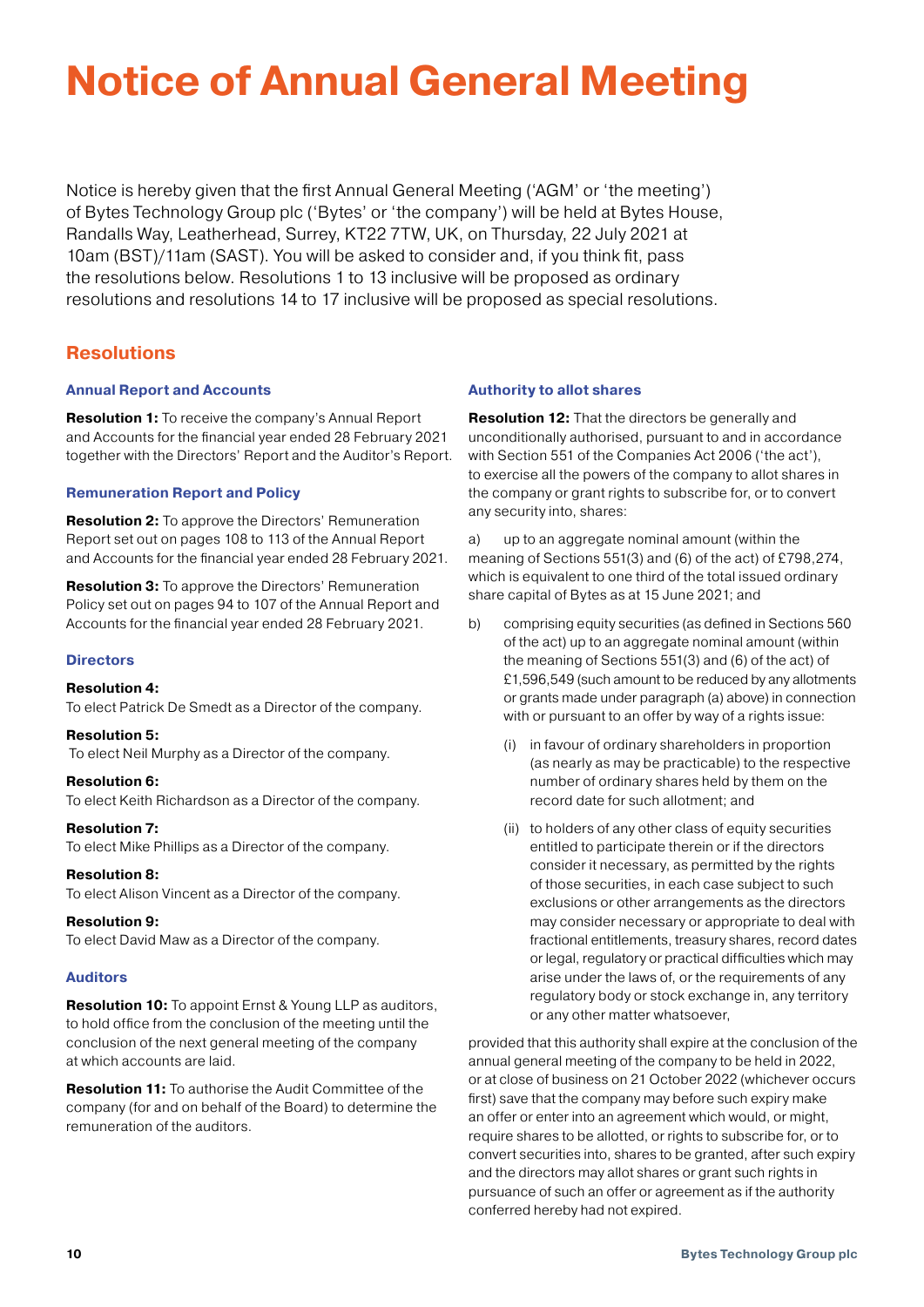#### **Political donations**

**Resolution 13:** That, in accordance with section 366 of the Companies Act 2006 ('the act'), the company and any company which is, or becomes, a subsidiary of the company at any time during the period for which this resolution has effect, be authorised to:

- a) make donations to political parties and/or independent election candidates not exceeding £50,000;
- b) make political donations to political organisations, other than political parties, not exceeding £50,000; and
- c) incur political expenditure not exceeding £50,000, as such terms are defined in Part 14 of the act during the period beginning on the date of the passing of this resolution and ending on the date of the company's next annual general meeting, provided that the aggregate of all expenditure under paragraphs (a), (b) and (c) shall not exceed £50,000 in total.

#### **Authority to disapply pre-emption rights**

**Resolution 14:** That, subject to the passing of resolution 12 above, the directors be generally empowered pursuant to Sections 570 and 573 of the Companies Act 2006 ('the act') to allot equity securities (within the meaning of Section 560 of the act) of the company for cash pursuant to the authority conferred by resolution 12 and to sell ordinary shares (as defined in Section 560(1) of the act) held by the company as treasury shares for cash, as if Section 561 and subsections (1) to (6) of Section 562 of the act did not apply to any such allotment or sale, provided that this power shall be limited to the allotment of equity securities for cash and sale of treasury shares:

a) in connection with or pursuant to an offer of, or invitation to acquire, equity securities (but in the case of the authority granted under paragraph (b) of resolution 12, by way of a rights issue only) in favour of holders of ordinary shares in proportion (as nearly as practicable) to the respective number of ordinary shares held by them on the record date for such allotment or sale (and holders of any other class of equity securities entitled to participate therein or if the directors consider it necessary, as permitted by the rights of those securities) but subject to such exclusions or other arrangements as the directors may consider necessary or appropriate to deal with fractional entitlements, treasury shares, record dates or legal, regulatory or practical difficulties which may arise under the laws of or the requirements of any regulatory body or stock exchange in any territory or any other matter whatsoever; and

b) in the case of the authority granted under paragraph (a) of resolution 12 and/or in the case of any sale of treasury shares, (and otherwise than under paragraph (a) of this resolution) up to an aggregate nominal amount of £119,741,

provided that this power shall expire at the conclusion of the annual general meeting of the company to be held in 2022 or at close of business on 21 October 2022 (whichever occurs first), save that the company may before such expiry make an offer or enter into an agreement which would or might require equity securities to be allotted, or treasury shares to be sold, after such expiry and the directors may allot equity securities or sell treasury shares in pursuance of such an offer or agreement as if the power conferred hereby had not expired.

#### **Authority to disapply pre-emption rights for purposes of acquisitions and other capital investment**

**Resolution 15:** That, subject to the passing of resolutions 12 above and in addition to the power granted under resolution 14, the directors be generally empowered pursuant to Sections 570(1) and 573 of the Companies Act 2006 ('the act') to allot equity securities (within the meaning of Section 560 of the act) of the company for cash pursuant to the authority conferred by paragraph (a) of such resolution 12 and to sell ordinary shares (within the meaning of Section 560(1) of the act) held by the company as treasury shares for cash, as if Section 561 and sub-sections (1) to (6) of section 562 of the act did not apply to any such allotment or sale, provided that this power shall be:

- a) limited to the allotment of equity securities for cash and sale of treasury shares up to an aggregate nominal amount of £119,741; and
- b) used only for the purposes of financing (or refinancing, if the authority is to be used within six months after the original transaction) a transaction which the directors have determined to be an acquisition or other capital investment of a kind contemplated by the Statement of Principles on Disapplying Pre-Emption Rights most recently published by the Pre-Emption Group before the date of this notice, or for any other purposes as the company in general meeting may at any time by special resolution determine,

provided that this power shall expire at the conclusion of the annual general meeting of the company to be held in 2022 or at close of business on 21 October 2022 (whichever occurs first), save that the company may before such expiry make an offer or enter into an agreement which would or might require equity securities to be allotted, or treasury shares to be sold, after such expiry and the directors may allot equity securities or sell treasury shares in pursuance of such an offer or agreement as if the power conferred hereby had not expired.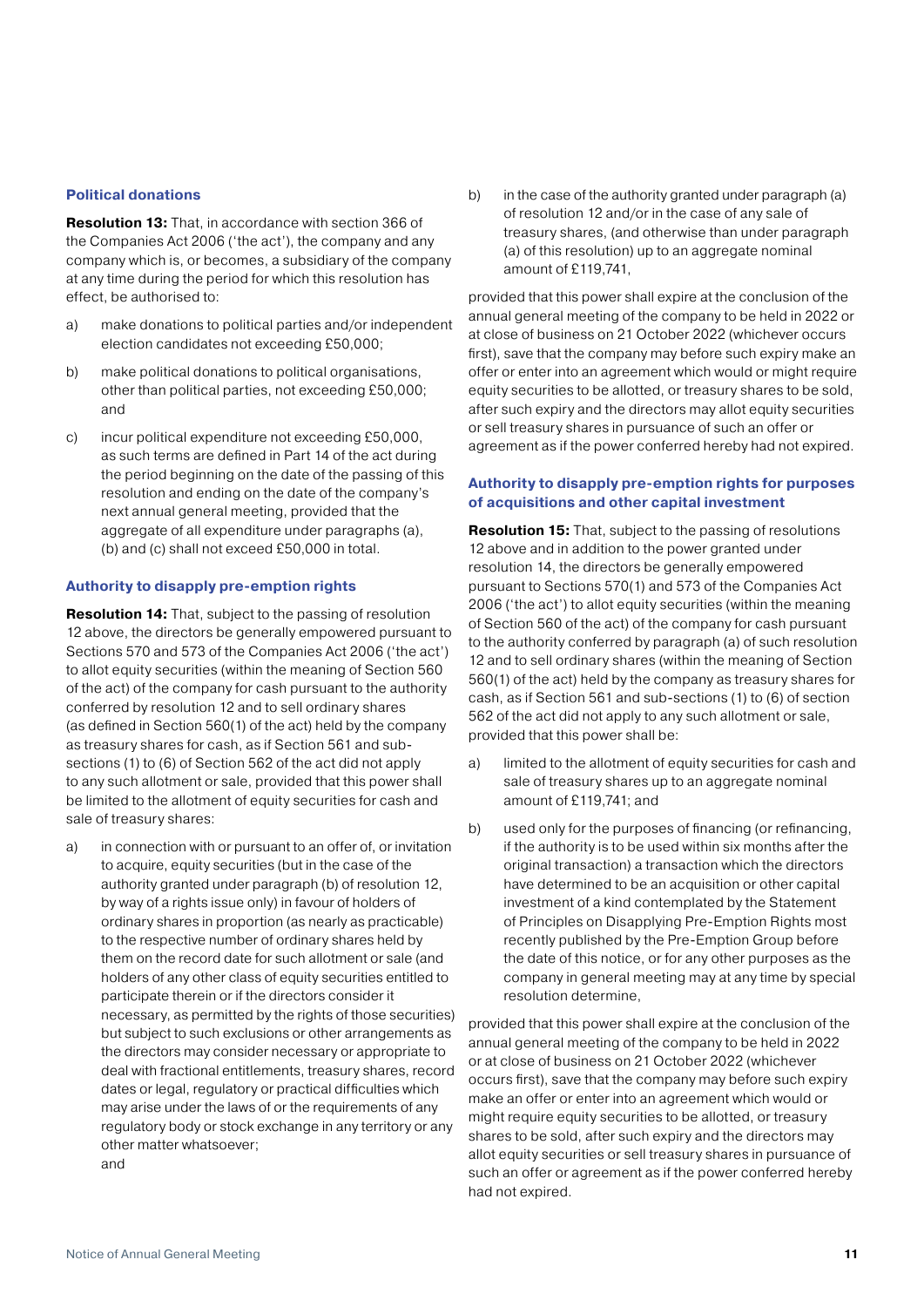#### **Authority for the company to purchase its ordinary shares**

**Resolution 16:** To authorise the company generally and unconditionally for the purposes of Section 701 of the Companies Act 2006 ('the act') to make market purchases (within the meaning of Section 693(4) of the act) of any of its ordinary shares of £0.01 ('ordinary shares') each on such terms and in such manner as the directors may from time to time determine, provided that:

- a) the maximum number of ordinary shares which may be purchased is 23,948,233;
- b) the minimum price which may be paid for each ordinary share is £0.01 (being the nominal value of an ordinary share) which amount shall be exclusive of expenses, if any;
- c) the maximum price (exclusive of expenses, if any) which may be paid for each ordinary share is an amount equal to the higher of:
	- i) 105% of the average of the middle market quotations of the ordinary shares of the company as derived from the Daily Official List of the London Stock Exchange for the five business days immediately preceding the day on which such ordinary share is contracted to be purchased; and
	- ii) the higher of the price of the last independent trade and the highest current independent bid for an ordinary share on the trading venues where the purchase is carried out;
- d) if given, this power will expire at the conclusion of the annual general meeting of the company to be held in 2022 or on 21 October 2022, whichever occurs first; and
- e) under the authority the company may make a contract to purchase ordinary shares which would or might be executed wholly or partly after the expiry of this authority and may make purchases of ordinary shares pursuant to it as if this authority had not expired.

#### **Calling of general meetings on 14 clear days' notice**

**Resolution 17:** That a general meeting other than an annual general meeting may be called on no fewer than 14 clear days' notice.

By order of the Board.

**WK Groenewald FCG**  Group Company Secretary Bytes Technology Group plc

15 June 2021

*Registered office* Bytes House Randalls Way Leatherhead Surrey KT22 7TW UK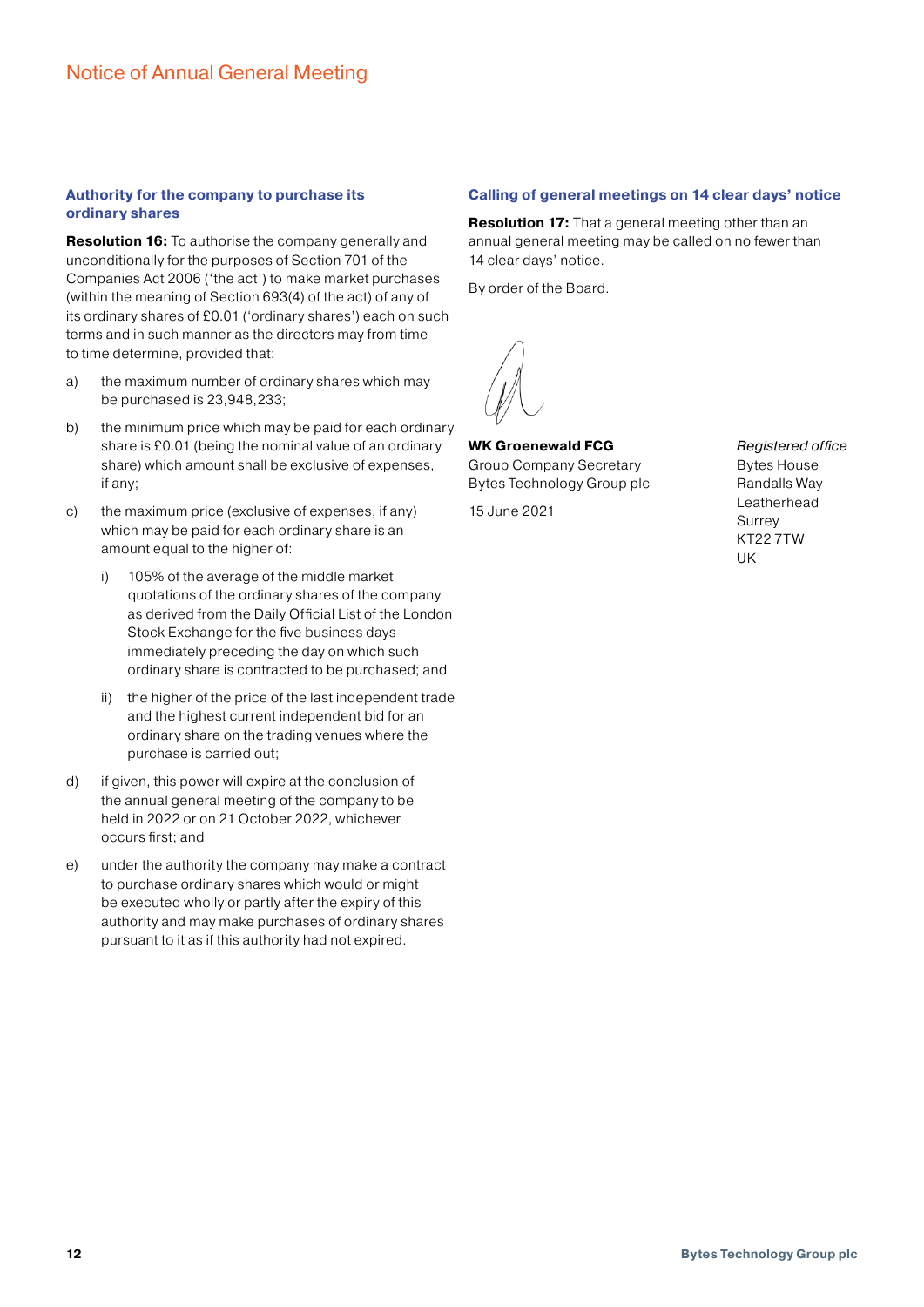# **Arrangements before and at the AGM**

Bytes Technology Group plc, Bytes House, Randalls Way, Surrey, KT22 7TW, UK

## **The salient dates pertaining to the AGM**

| Record date to determine which shareholders are entitled to receive the notice of AGM  | Friday, 11 June 2021   |
|----------------------------------------------------------------------------------------|------------------------|
| Posting date of the notice of AGM and forms of proxy                                   | Thursday, 17 June 2021 |
| Last day to trade in order to be eligible to attend and vote at the AGM                | Thursday, 15 July 2021 |
| Record date to determine which shareholders are entitled to attend and vote at the AGM | Tuesday, 20 July 2021  |
| Forms of proxy for the AGM to be lodged by 10am (BST)/11am (SAST) on                   | Tuesday, 20 July 2021  |

#### **Attendance at the AGM**

We would prefer to welcome shareholders in person to our AGM. However, given ongoing social distancing requirements in relation to Covid-19 at the time of this notice being finalised, it is likely that the AGM will be held with the minimum attendance required to form a quorum, together with anyone whose attendance is necessary for the conduct of the AGM.

In order to participate at the AGM remotely, you will need to visit meetnow.global/MGAFDCA on your device operating a compatible browser using the latest version of Chrome, Firefox, Edge or Safari. Please note that Internet Explorer is not supported. Access to the meeting via meetnow.global/MGAFDCA will be available from Thursday, 22 May 2021 at 9.30am (BST)/10.30am (SAST). During the meeting, you must ensure you are connected to the internet in order to vote when the Chair commences polling on resolutions being put to the meeting.

#### *Shareholders registered on the company's UK register:*

To facilitate electronic entry to the AGM, shareholders are requested to use their Shareholder Reference Number (SRN) and PIN shown on their Form of Proxy to log in to the meeting on their electronic device (whether by smart phone, tablet or PC).

#### *Shareholders registered on the company's SA register:*

To facilitate electronic entry to the AGM, please contact Computershare Investor Services by email on [corporate-representatives@computershare.co.uk](mailto:corporate-representatives@computershare.co.uk) or alternatively call 0370 707 1293 or +44 (0) 370 707 1293 where you will be provided with the necessary information to log in to the meeting. Access credentials will be emailed to you one working day prior to the meeting. Lines are open 8.30am to 5.30pm (BST) Monday to Friday (excluding bank holidays).

Persons who are not shareholders of the company (or their appointed proxy or corporate representative) will not be able to attend the AGM unless prior arrangements have been made with the company.

#### **Voting ahead of the AGM**

Your participation in this annual event is important to us and we encourage you to submit your voting instructions as early as possible. Proxy instructions must be received by 10am (BST)/11am (SAST) on 20 July 2021.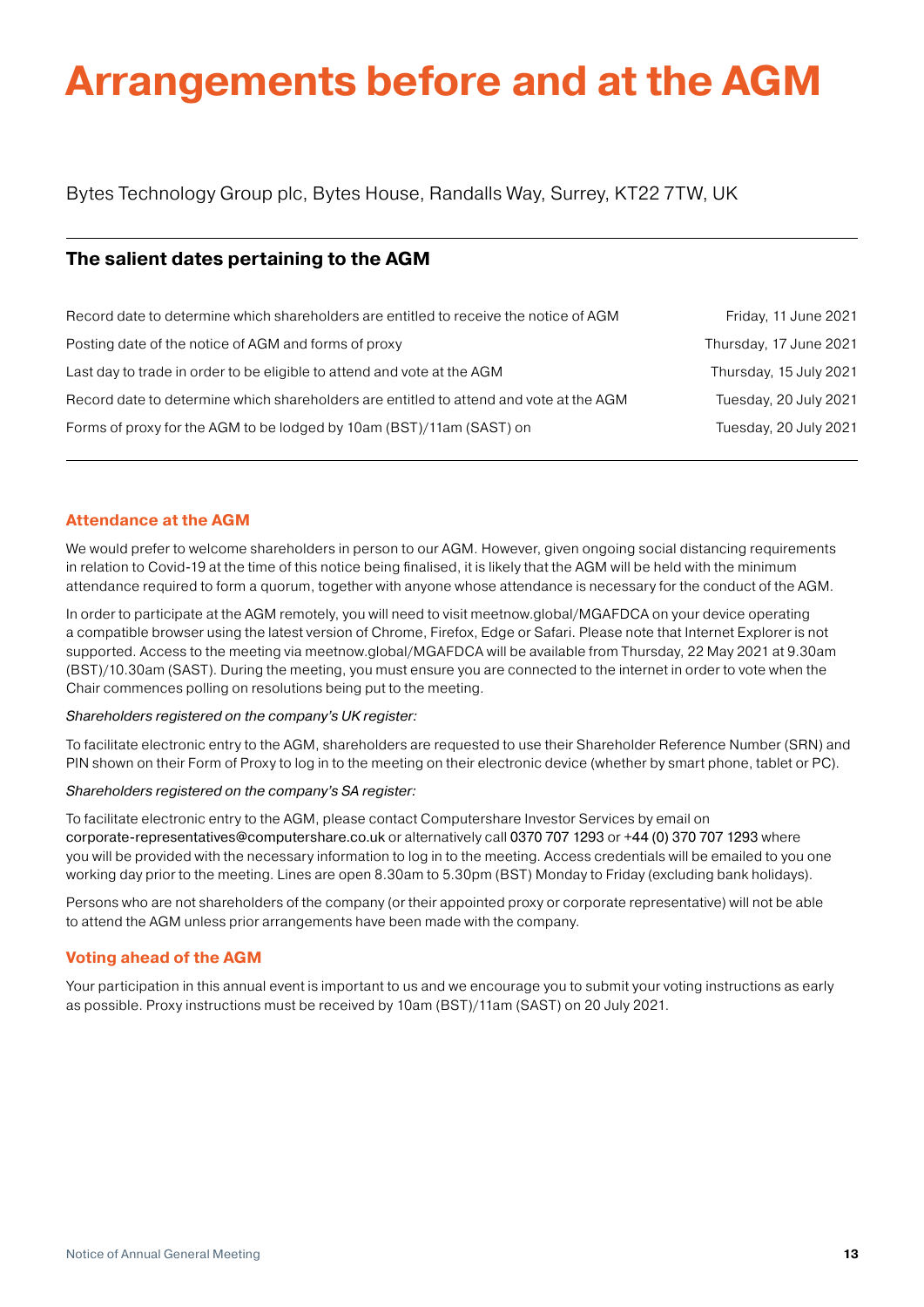#### **Appointment of Proxies**

#### **A MEMBER IS ENTITLED TO APPOINT ANOTHER PERSON AS THEIR PROXY TO EXERCISE ALL OR ANY OF THEIR RIGHTS TO ATTEND AND TO SPEAK AND VOTE ON THEIR BEHALF AT THE ANNUAL GENERAL MEETING. A PROXY NEED NOT BE A SHAREHOLDER OF THE COMPANY. A SHAREHOLDER MAY APPOINT MORE THAN ONE PROXY IN RELATION TO THE ANNUAL GENERAL MEETING PROVIDED THAT EACH PROXY IS APPOINTED TO EXERCISE THE RIGHTS ATTACHED TO A DIFFERENT SHARE OR SHARES HELD BY THAT SHAREHOLDER.**

Where a member is appointing a third party as their proxy to attend the meeting on their behalf or, where a corporate member is appointing someone as their representative, the appointee's contact email address and, in the case of an individual representing a corporate member, a copy of the Letter of Representation, must be provided to Computershare by emailing [corporate-representatives@computershare.co.uk](mailto:corporate-representatives@computershare.co.uk) to enable the provision of access credentials. Access credentials will be emailed to the appointee one working day prior to the meeting.

Shareholders holding shares in the company through its secondary listing on the Johannesburg Stock Exchange can vote by submitting proxy forms via email to Computershare at [proxy@computershare.co.za](mailto:proxy@computershare.co.za). If you need guidance on the submission of the proxy form, please contact Computershare on 086 11 00 933 or +27 (0)11 370 5000.

Please contact Computershare Investor Services plc by email on [corporate-representatives@computershare.co.uk](mailto:corporate-representatives@computershare.co.uk) or alternatively call 0370 707 1293 or +44 370 707 1293, providing details of your proxy appointment including their email address so that unique credentials can be issued to allow the proxy to access the electronic meeting. Access credentials will be emailed to the appointee one working day prior to the meeting. Lines are open 8.30am to 5.30pm Monday to Friday (excluding bank holidays).

#### **Corporate Representatives**

#### **A CORPORATION WHICH IS A SHAREHOLDER CAN APPOINT ONE OR MORE CORPORATE REPRESENTATIVES WHO MAY EXERCISE, ON ITS BEHALF, ALL ITS POWERS AS A MEMBER PROVIDED THAT NO MORE THAN ONE CORPORATE REPRESENTATIVE EXERCISES POWERS OVER THE SAME SHARE.**

Please contact Computershare Investor Services plc by emailing [corporate-representatives@computershare.co.uk](mailto:corporate-representatives@computershare.co.uk) providing details of your appointment including their email address, confirmation of the meeting they wish to attend and a copy of the Letter of Representation, so that unique credentials can be issued to allow the corporate representative to access the electronic meeting. Access credentials will be emailed to the appointee one working day prior to the meeting. If documentation supporting the appointment of the corporate representative is supplied later than the deadline for appointment of a proxy (48 hours prior to the meeting), issuance of unique credentials to access the meeting will be issued on a best endeavours basis.

If you are an appointed proxy or a corporate representative you will have had to be provided with a unique control number to enter the meeting and exercise your rights. These credentials will be issued one working day prior to the meeting, conditional on evidence of your proxy appointment or corporate representative appointment having been received and accepted. If you have not been provided with your meeting access credentials, please ensure you contact Computershare on the morning of the meeting, but no later than one hour before the start of the meeting. Further details on how to attend the AGM, ask questions and vote at the AGM are set out in this document.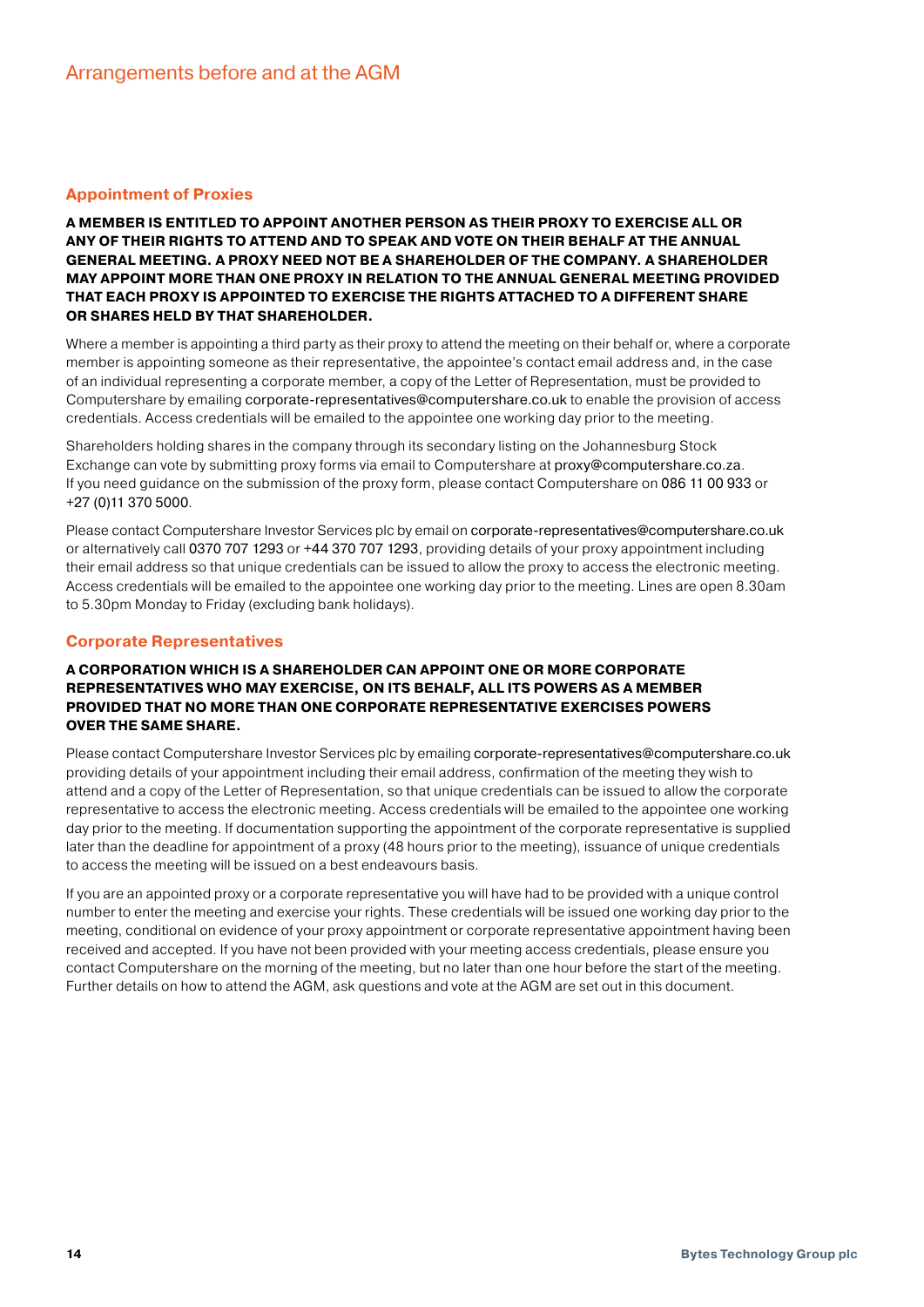#### **Broadcast**

Once logged in, and at the commencement of the meeting, you will be able to see and hear your directors and will be able to ask questions and vote in real time at the AGM.

#### **Voting**

Once the Chair has formally opened the meeting, they will explain the voting procedure. Voting will be enabled on all resolutions at the start of the formal meeting on the Chair's instruction. This means shareholders may, at any time while the poll is open, vote electronically on any or all of the resolutions in the notice of the meeting, resolutions will not be put forward separately. Once the resolutions have been proposed, the list of resolutions will appear along with the voting options available. Select the option that corresponds with how you wish to vote, "FOR", "AGAINST" or "WITHHELD". Once you have selected your choice, the option will change colour and a confirmation message will appear to indicate your vote has been cast and received. If you make a mistake or wish to change your vote, select the correct choice, if you wish to "cancel" your vote, select the "cancel" button. You will be able to do this at any time whilst the poll remains open and before the Chair announces its closure at the end of the meeting.

#### **Asking a question**

The Board values ongoing engagement with shareholders. To facilitate this at the AGM, shareholders are invited to submit questions in writing in advance of the AGM to [IR@bytes.co.uk](mailto:IR@Bytes.co.uk) by 10am (BST)/11am (SAST) on Tuesday, 20 July 2021. If you want to ask your question live at the meeting please confirm and Computershare will contact you to invite you to do so.

Shareholders attending the AGM electronically may also ask questions via the website by typing and submitting their question in writing. Select the messaging icon from within the navigation bar and type your question at the bottom of the screen, once finished, press the 'send' icon to submit your question. To be able to speak or ask a question verbally at the meeting, you must join the meeting and use the access code which will be available once you are logged into the meeting.

Any shareholder who has the right to attend the AGM has the right to ask questions. The company must cause to be answered any such question relating to the business being dealt with at the AGM, but no such answer need be given if:

- to do so would interfere unduly with the preparation for the AGM or involve the disclosure of confidential information;
- the answer has already been given on a website in the form of an answer to a question; or
- it is undesirable in the interests of the company or the good order of the AGM that the question be answered.

#### **Technical Issues**

If you experience any technical issues with the site you may either call our registrar on the telephone number provided on the site or, once you have entered the meeting, you can raise your question using the chat function. If you have technical issues prior to the start of the meeting you should contact our registrar on the shareholder helplines.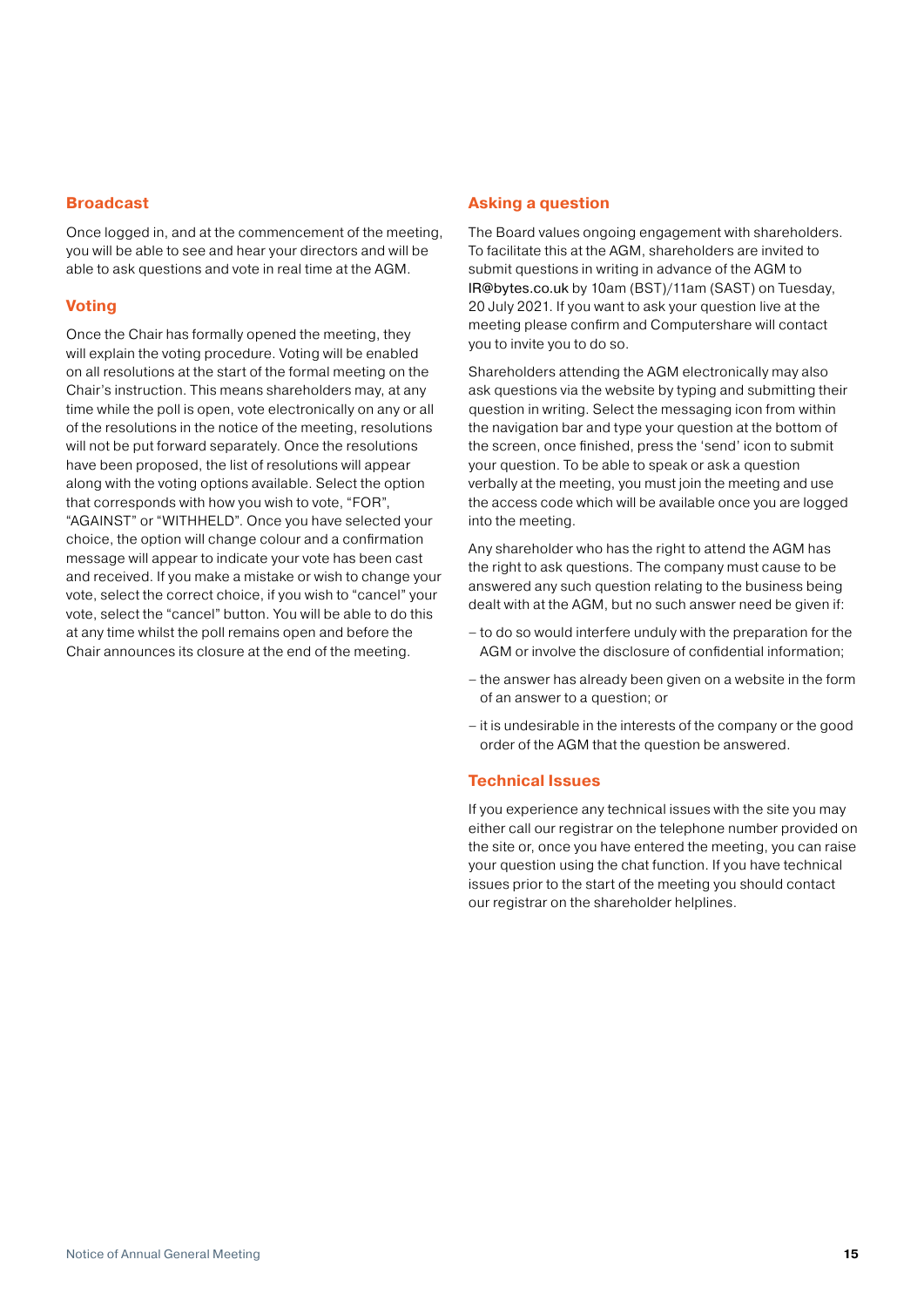## **Additional notes**

In light of Covid-19, for this year's AGM, the notes below are subject to the arrangements set out in the notice of Annual General Meeting and in the Chair's letter and shareholders should refer to these instructions.

The following notes explain your general rights as a shareholder and your right to vote at this 2021 AGM or to appoint someone else to vote on your behalf.

- 1. To vote at the AGM (and for the purpose of the determination by the company of the number of votes they may cast), shareholders must be registered in the Register of Members of the company at close of trading on 20 July 2021. Changes to the Register of Members after the relevant deadline shall be disregarded in determining the rights of any person to vote at the AGM.
- 2. Shareholders are entitled to appoint another person as a proxy to exercise all or part of their rights to vote on their behalf at the AGM. A Form of Proxy which may be used to make such appointment is enclosed. Owing to the likely restrictions on physical attendance at the AGM, shareholders are strongly encouraged to appoint the Chair of the AGM as their proxy. A shareholder may appoint more than one proxy in relation to the AGM provided, that each proxy is appointed to exercise the rights attached to a different ordinary share or ordinary shares held by that shareholder. A proxy need not be a shareholder of the company.
- 3. In the case of joint holders, where more than one of the joint holders purports to appoint a proxy, only the appointment submitted by the most senior holder will be accepted. Seniority is determined by the order in which the names of the joint holders appear in the company's Register of Members in respect of the joint holding (the first named being the most senior).
- 4. Any person to whom this notice is sent who is a person nominated under Section 146 of the Companies Act 2006 to enjoy information rights (a 'nominated person') may, under an agreement between him/her and the shareholder by whom he/she was nominated, have a right to be appointed (or to have someone else appointed) as a proxy for the AGM. If a nominated person has no such proxy appointment right or does not wish to exercise it, he/she may, under any such agreement, have a right to give instructions to the shareholder as to the exercise of voting rights. The statement of the rights of shareholders in relation to the appointment of proxies in notes 2, 3, 7 and 9 do not apply to nominated persons. The rights described in these paragraphs can only be exercised by shareholders of the company.
- 5. A vote withheld is not a vote in law, which means that the vote will not be counted in the calculation of votes for or against the resolution. If no voting indication is given, your proxy will vote or abstain from voting at his or her discretion. Your proxy will vote (or abstain from voting) as he or she thinks fit in relation to any other matter which is put before the AGM.
- 6. Voting process:

Shareholders on the company's UK register may appoint a proxy electronically by visiting [www.investorcentre.co.uk/eproxy](http://www.investorcentre.co.uk/eproxy). You will be asked to enter the Control Number, Shareholder Reference Number (SRN), and PIN shown on your Form of Proxy and agree to certain terms and conditions. To be valid, your proxy appointment and instructions should reach Computershare no later than 10am (BST) on Tuesday 20 July.

- a) To appoint a proxy or proxies shareholders must complete:
	- (i) the Form of Proxy and return it, together with the power of attorney or other authority (if any) under which it is signed, or a certified copy of the same to Computershare Investor Services plc, The Pavilions, Bridgwater Road, Bristol, BS99 6ZY, or by using the reply-paid envelope provided; or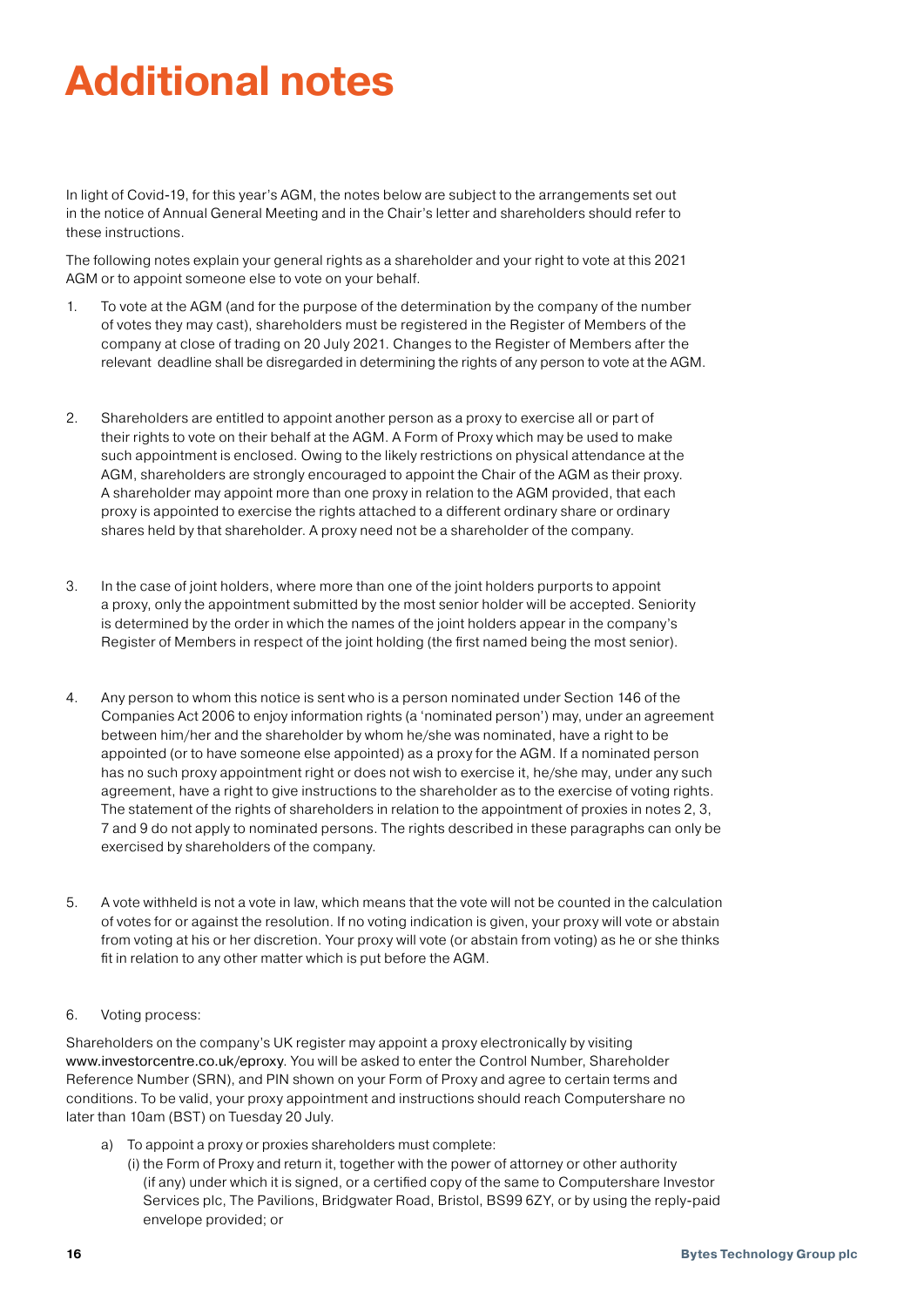- (ii) a CREST proxy instruction as detailed below; or
- (iii) an online proxy appointment at www.[eproxyappointment.com](http://www.eproxyappointment.com) (you will need your unique PIN and Shareholder Reference Number, together with the Control number, printed on the Form of Proxy), in each case so that it is received no later than 10am (BST) on 20 July 2021. The appointment of a proxy will not preclude a member from attending and voting in person. If a member attends the meeting in person, his proxy appointment will automatically be terminated.
- b) In conjunction with its Registrars, the company has in place a facility to allow each shareholder to register proxy votes electronically. A member can register proxy votes electronically by either logging on to the Registrars' website, [www.eproxyappointment.com](http://www.eproxyappointment.com) and following the instructions, or CREST members may register proxy votes following the procedures set out in the CREST Manual.
- c) In order to participate and vote at the AGM remotely, you will need to visit meetnow.global/ MGAFDCA on your device operating a compatible browser using the latest version of Chrome, Firefox, Edge or Safari. Please note that Internet Explorer is not supported. Access to the meeting via meetnow.global/MGAFDCA will be available from Thursday, 22 July 2021 at 9.30am (BST)/10.30am (SAST). During the meeting, you must ensure you are connected to the internet in order to vote when the Chair commences polling on resolutions being put to the meeting.

#### *Shareholders registered on the company's UK register:*

 To facilitate electronic entry to the AGM, shareholders are requested to use their Shareholder Reference Number (SRN) and PIN shown on their Form of Proxy to log in to the meeting on their electronic device (whether by smart phone, tablet or PC).

#### *Shareholders registered on the company's SA register:*

 To facilitate electronic entry to the AGM, please contact Computershare Investor Services by email on [corporate-representatives@computershare.co.uk](mailto:corporate-representatives@computershare.co.uk) or alternatively call 0370 707 1293 or +44 370 707 1293 where you will be provided with the necessary information to log in to the meeting. Access credentials will be emailed to you one working day prior to the meeting. Lines are open 8.30am to 5.30pm (BST) Monday to Friday (excluding bank holidays).

 If you need help with voting online, please contact Computershare on 0370 889 3163 if calling from the UK, or alternatively on +44 (0) 370 889 3163 if calling from outside the UK. Calls are charged at the standard geographic rate and will vary by provider;

- d) Shareholders holding shares in the company through its secondary listing on the Johannesburg Stock Exchange can vote by submitting proxy forms via email to Computershare SA at [proxy@computershare.co.za](mailto:proxy@computershare.co.za). If you need guidance on the submission of the proxy form, please contact Computershare SA on 086 11 00 933 or +27 (0)11 370 5000. Calls are charged at the standard national rates;
- e) In the case of CREST members, by utilising the CREST electronic proxy appointment service in accordance with the procedures set out below; or
- f) You are able to request a hard copy voting form directly from Computershare on 0370 889 3163 if calling from the UK, or on +44 (0) 370 889 3163 if calling from outside the UK. Calls are charged at the standard geographic rate and will vary by provider. Alternatively, shareholders holding shares in the company through its secondary listing on the Johannesburg Stock Exchange can request a hard copy voting form from Computershare SA via email [proxy@computershare.co.za](mailto:proxy@computershare.co.za) or on 086 11 00 933 or +27 (0)11 370 5000. Calls are charged at the standard national or geographic rate and will vary by provider.

 If submitted in hard copy, in order for a proxy appointment to be valid, it must be received by no later than 10am (BST) /11am (SAST) on Tuesday, 20 July 2021.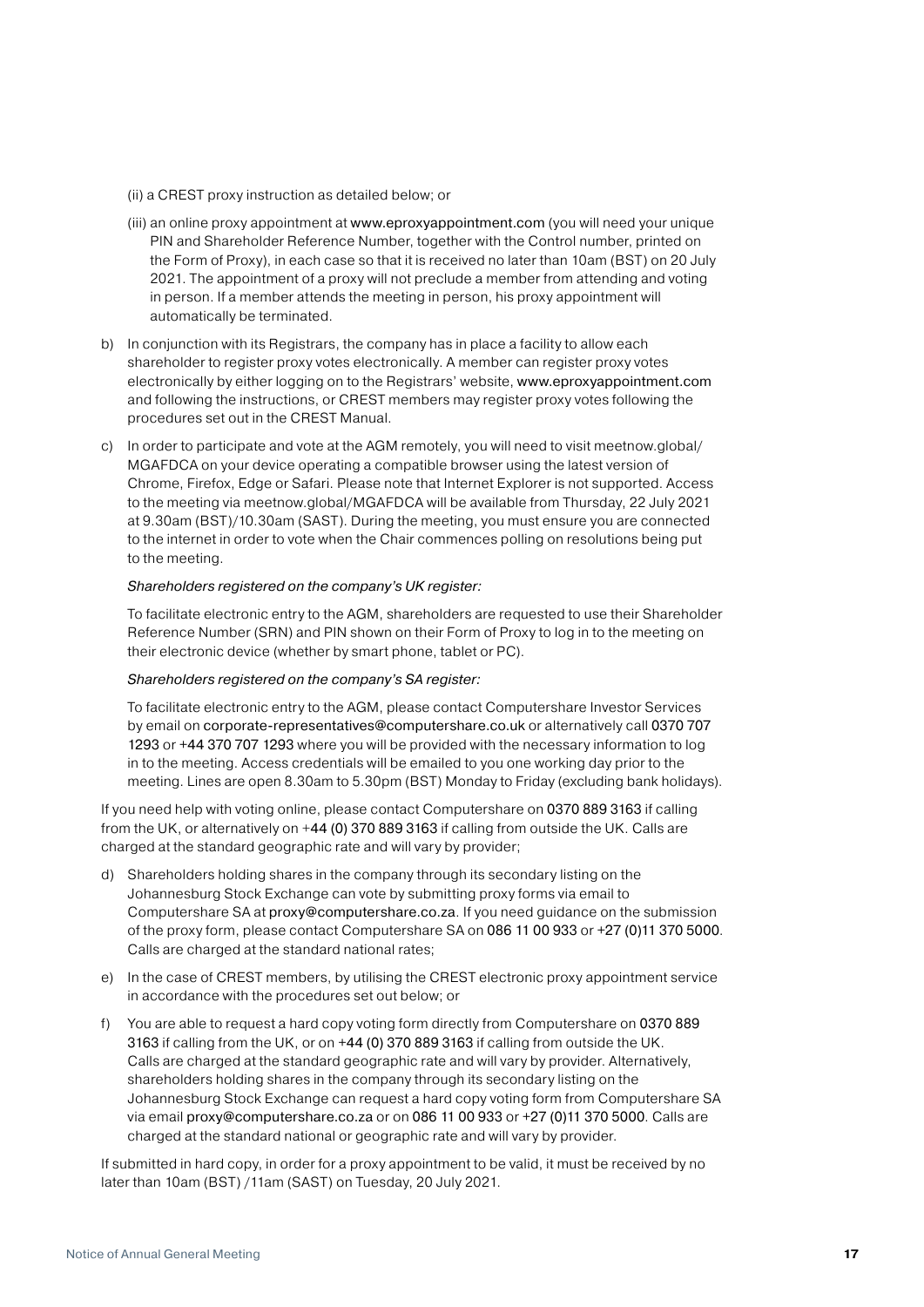## Additional notes

- 7. If you return more than one proxy appointment, the appointment received last by the registrar, before the latest time for the receipt of proxies, will take precedence.
- 8. CREST members who wish to appoint a proxy or proxies through the CREST electronic proxy appointment service may do so for the AGM (and any adjournment of the AGM) by using the procedures described in the CREST manual (available from [euroclear.com/site/public/EUI](http://euroclear.com/site/public/EUI)). CREST personal members or other CREST sponsored members, and those CREST members who have appointed a service provider(s), should refer to their CREST sponsor or voting service provider(s), who will be able to take the appropriate action on their behalf.
- 9. In order for a proxy appointment or instruction made by means of CREST to be valid, the appropriate CREST message (a 'CREST proxy instruction') must be properly authenticated in accordance with Euroclear UK & Ireland Limited's specifications and must contain the information required for such instructions, as described in the CREST manual. The message must be transmitted so as to be received by the issuer's agent (ID 3RA50) by 10am (BST) on Tuesday, 20 July 2021. For this purpose, the time of receipt will be taken to mean the time (as determined by the time stamp applied to the message by the CREST application host) from which the issuer's agent is able to retrieve the message by enquiry to CREST in the manner prescribed by CREST. After this time, any change of instructions to proxies appointed through CREST should be communicated to the appointee through other means.
- 10. CREST members and, where applicable, their CREST sponsors or voting service providers should note that Euroclear UK & Ireland Limited does not make available special procedures in CREST for any particular message. Normal system timings and limitations will, therefore, apply in relation to the input of CREST proxy Instructions. It is the responsibility of the CREST member concerned to take or (if the CREST member is a CREST personal member, or sponsored member, or has appointed a voting service provider(s), to ensure that his CREST sponsor or voting service provider(s) take(s)) such action as shall be necessary to ensure that a message is transmitted by means of the CREST system by any particular time. In this connection, CREST members and, where applicable, their CREST sponsors or voting system providers are referred, in particular, to those sections of the CREST manual concerning practical limitations of the CREST system and timings. The company may treat as invalid a CREST proxy instruction in the circumstances set out in Regulation 35(5)(a) of the Uncertificated Securities Regulations 2001.
- 11. Any corporation which is a shareholder can appoint one or more corporate representatives who may exercise on its behalf all of its powers as a shareholder provided that no more than one corporate representative exercises powers in relation to the same shares.
- 12. As at 15 June 2021 (being the latest practicable business day before the publication of this notice), the company's ordinary issued share capital consists of 239,482,333 ordinary shares, carrying one vote each. No shares were held in treasury. Therefore, the total voting rights in the company as at 15 June 2021 are 239,482,333.